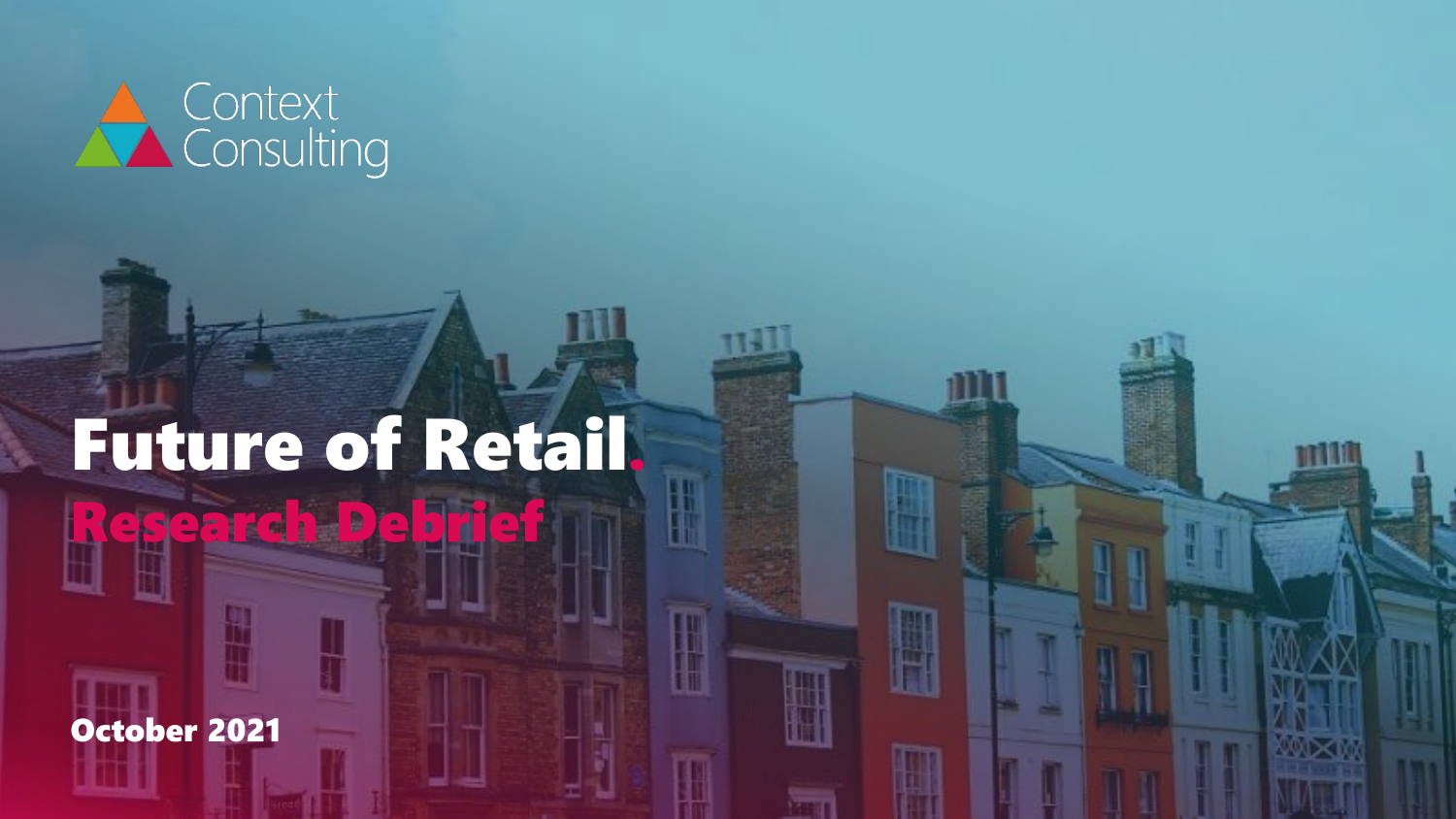### Contents

- 1. Introduction, objectives and context
- 2. Executive summary
- 3. Expert interview learnings
- 4. Retailer interviews learnings
- 5. Consumer survey learnings
- 6. Summary of key findings

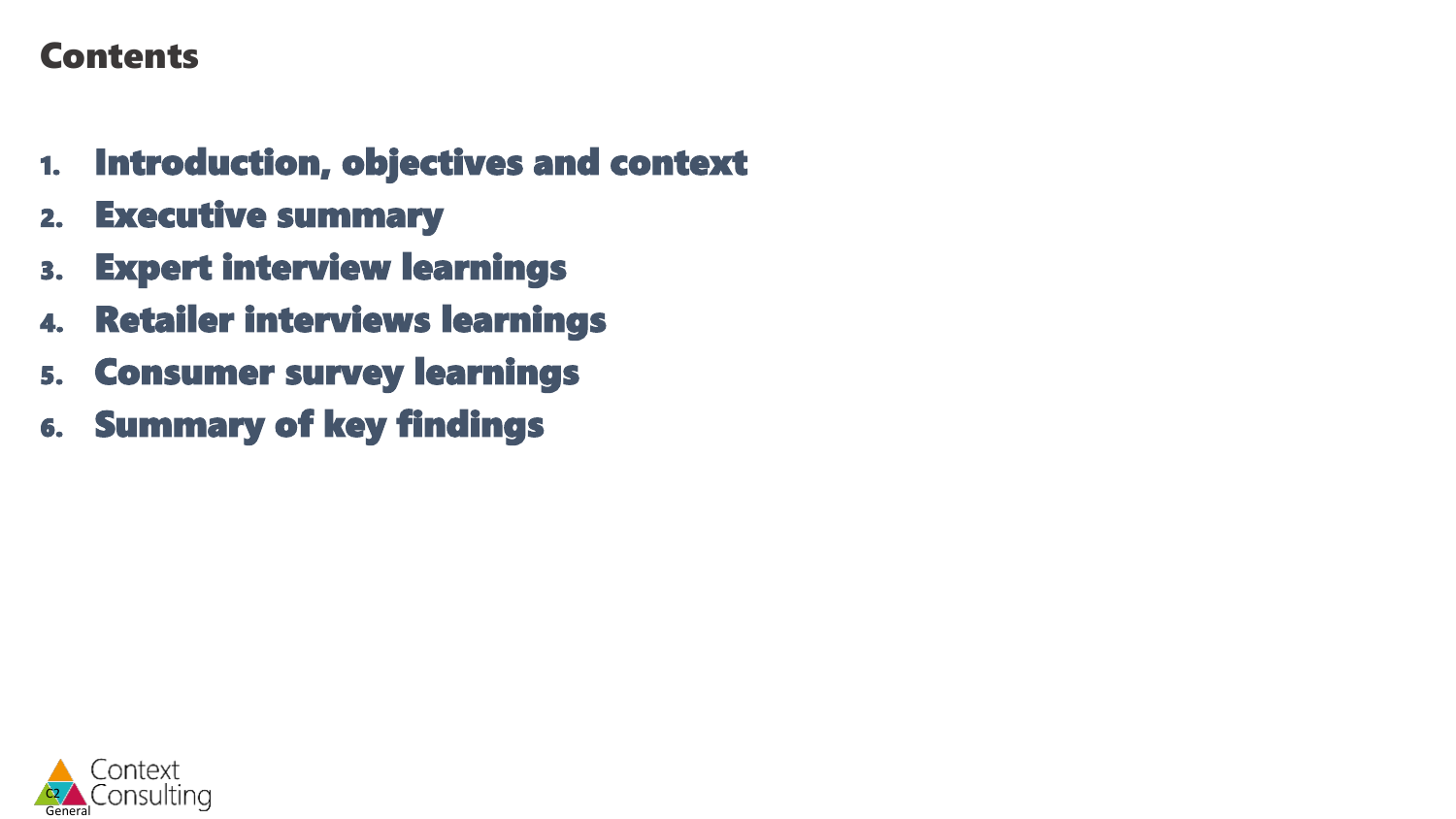

Introduction, objectives and context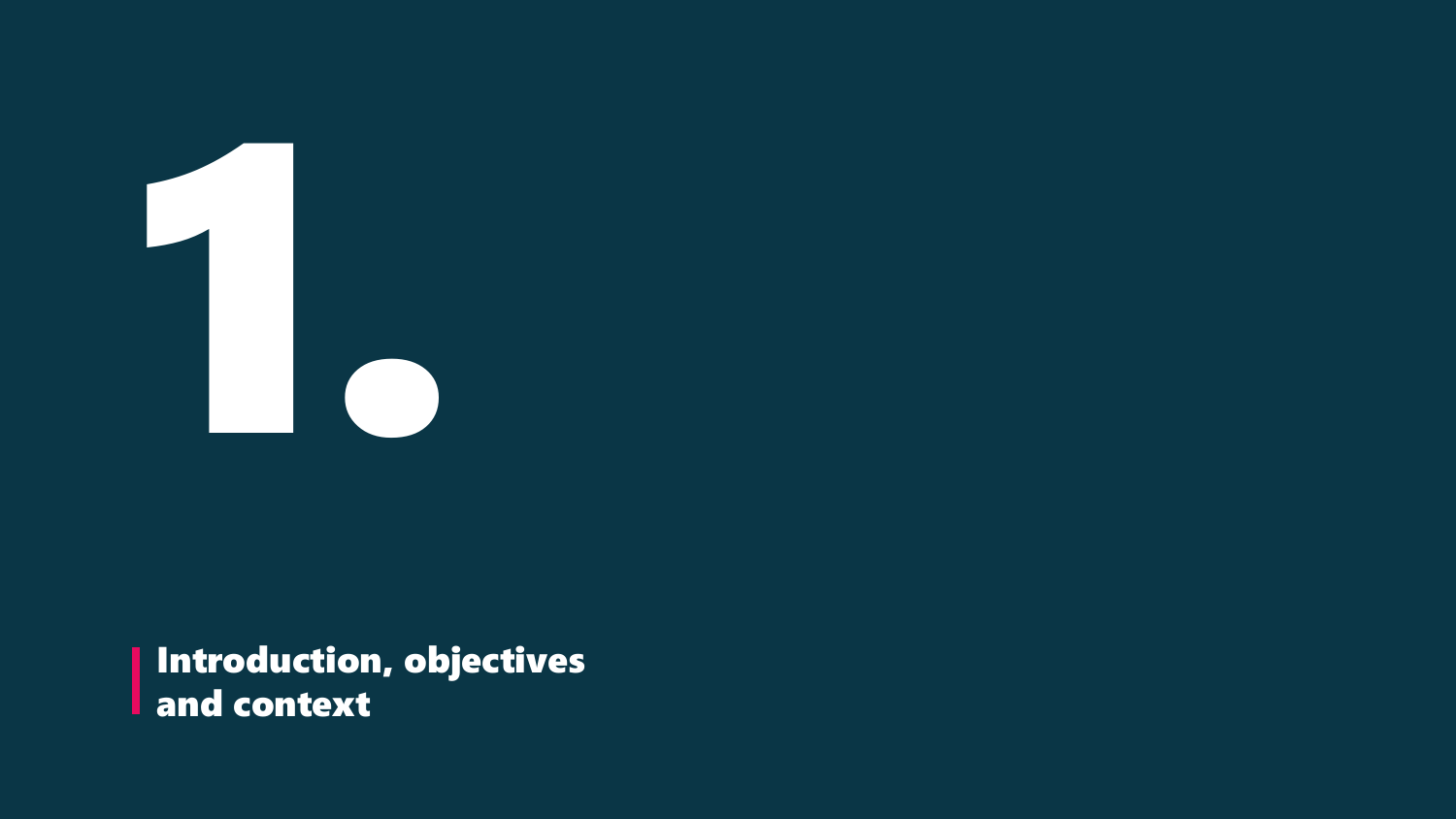### We spoke with 4 experts, 10 retailers and developed a survey that was completed by 1000 nationally represented consumers

### Approach

- In depth Teams interviews with experts associated with the retail industry
- In depth Teams interviews with 10 convenience retailers from around the UK
- Developed and sent a survey to 1000 nationally represented consumers

### Expert interviews **Survey Sample** Business owners **Survey Sample**

- $\bullet$  Justin King ex. CEO of Sainsbury's
- Sabine Benoit professor of marketing from University of Surrey
- Colm Johnson Managing Director of Booker Retail
- $\blacksquare$  James Lowman CEO of Association of Convenience Stores

### Business owners

- MJs Premier in (Lancashire)
- Premier Heyside (Lancashire)
- Robert Stores (Surrey)
- Spar Parkfoot (Kent)
- Costcutter (London)
- Local Shop (London)
- Broadway Stop (London)
- Kent Mart (Kent)
- Spar (Surrey)
- Green and Fresh (London)

- Online survey of 1000 convenience store shoppers
- Natrep sample by age, SEG, and region
- Results also split by rurality (city/town, suburbs, village/rural)

| Segment                       | Sample | Segment   | Sample |  |  |
|-------------------------------|--------|-----------|--------|--|--|
| <b>Male</b>                   | 468    | $18 - 34$ | 276    |  |  |
| Female                        | 530    | $35 - 44$ | 159    |  |  |
| AB                            | 290    | 45-54     | 171    |  |  |
| C <sub>1</sub> C <sub>2</sub> | 426    | $55+$     | 394    |  |  |
| <b>DE</b>                     | 284    |           |        |  |  |

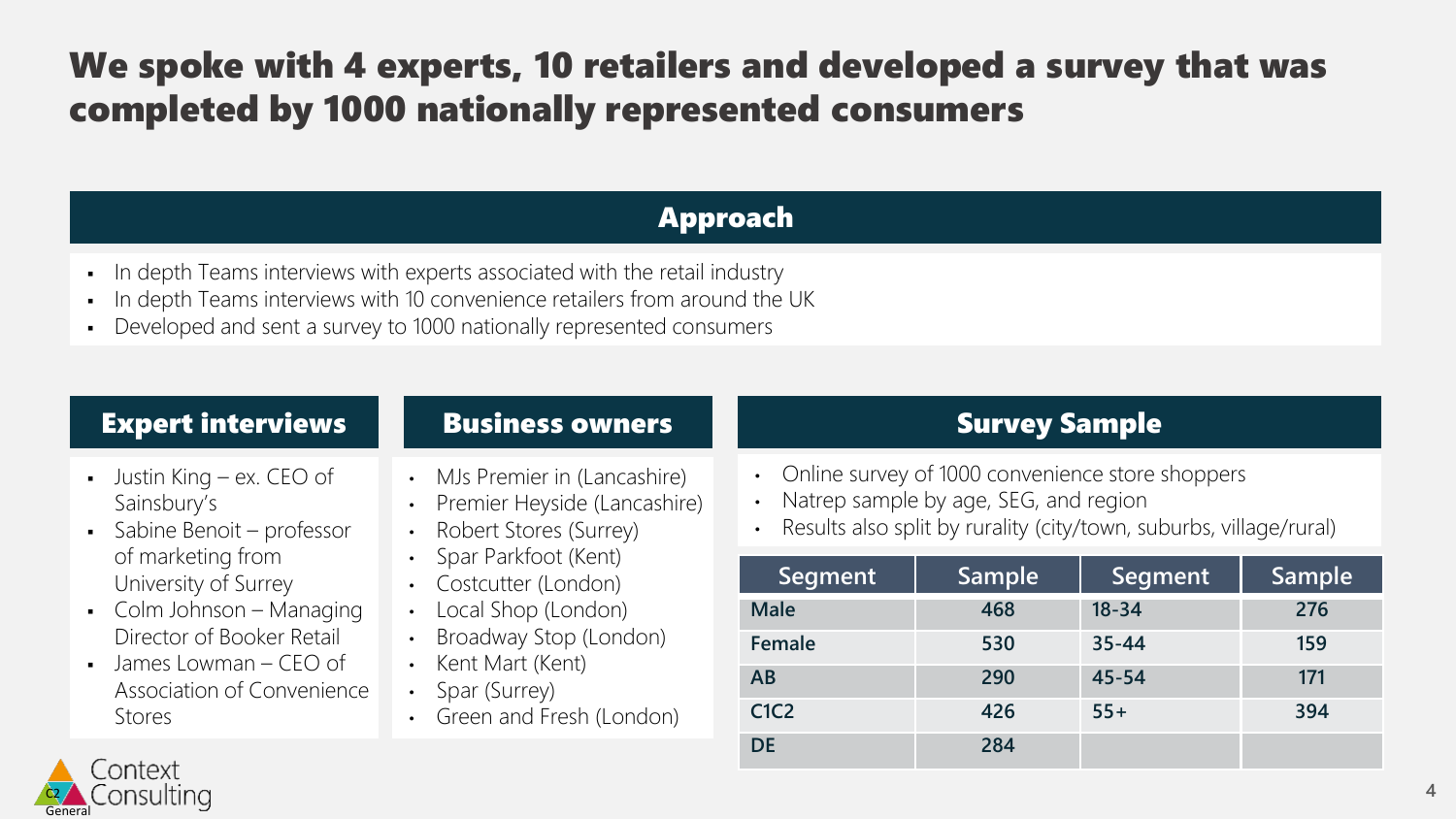

**Executive summary**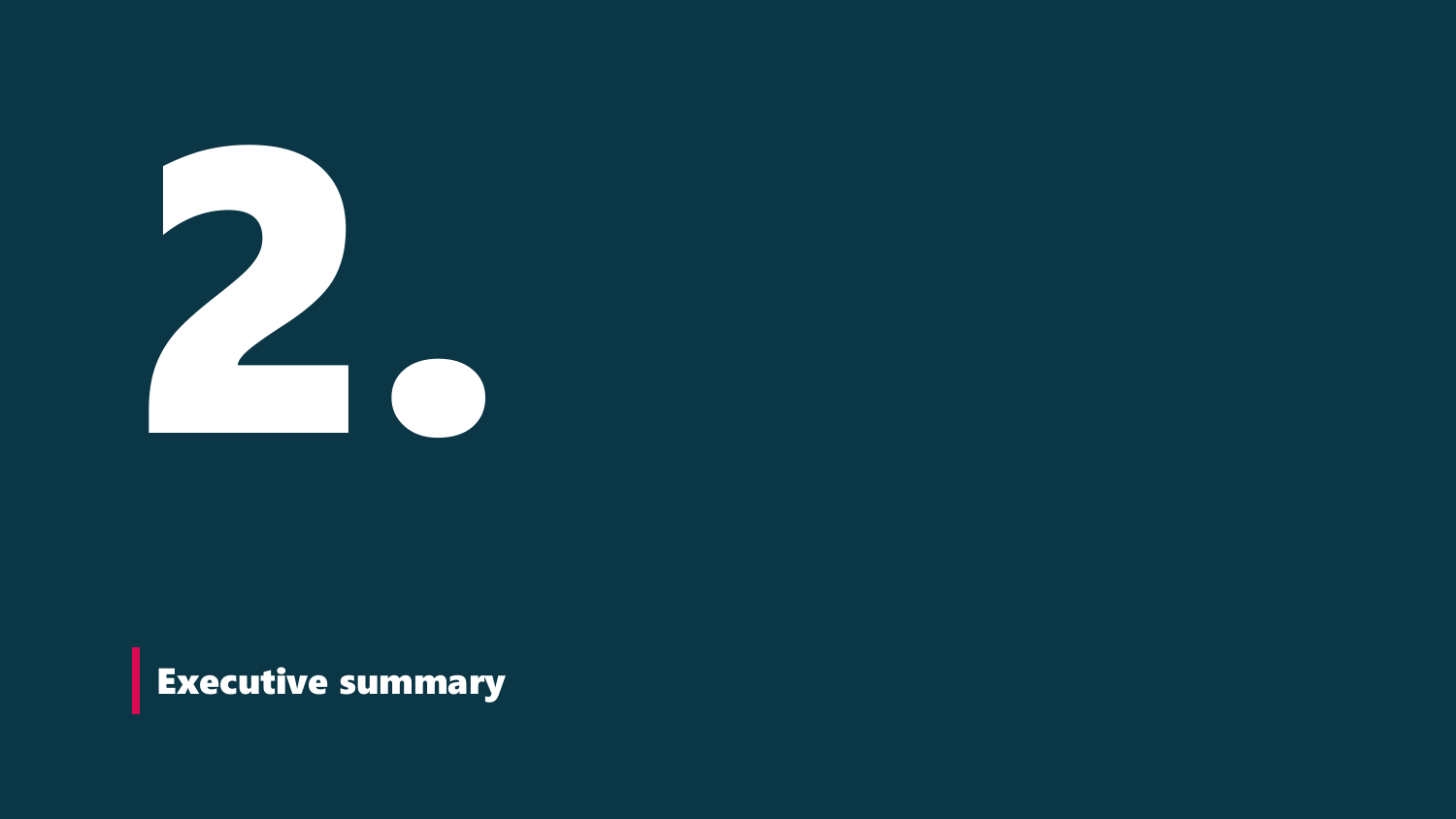### The majority of small convenience retailers are struggling to adapt to meet the shifting demands of consumers

| <b>Retailers</b>                                                                                                   | <b>Consumers</b>                                                                                                                |  |  |
|--------------------------------------------------------------------------------------------------------------------|---------------------------------------------------------------------------------------------------------------------------------|--|--|
| Changing consumer demands result in the need to<br>elevate their technology and marketing capabilities             | Younger customers more likely than older ones to visit a<br>convenience store for their main shop                               |  |  |
| Poor margins and limited financial resources affect vast<br>majority of convenience retails                        | Younger age groups who live in city/town centres would                                                                          |  |  |
| There are very few early adopters and innovators in the<br>sector, with the majority lagging behind                | like to see some kind of digital improvement at their store                                                                     |  |  |
| For those that <i>are</i> exploring technology, this is mainly<br>internal rather than customer-facing             | Many would use delivery services from their local<br>convenience store; most interest in cities and towns and<br>from under-35s |  |  |
| Whilst many see the benefit of technology, there is<br>little knowledge of how it can <i>practically</i> help them |                                                                                                                                 |  |  |
|                                                                                                                    | Four in ten want to see lower prices, and nearly 3 in ten<br>would like to see digital improvements in their local              |  |  |
| Lottery is still considered an important footfall driver                                                           | convenience store                                                                                                               |  |  |

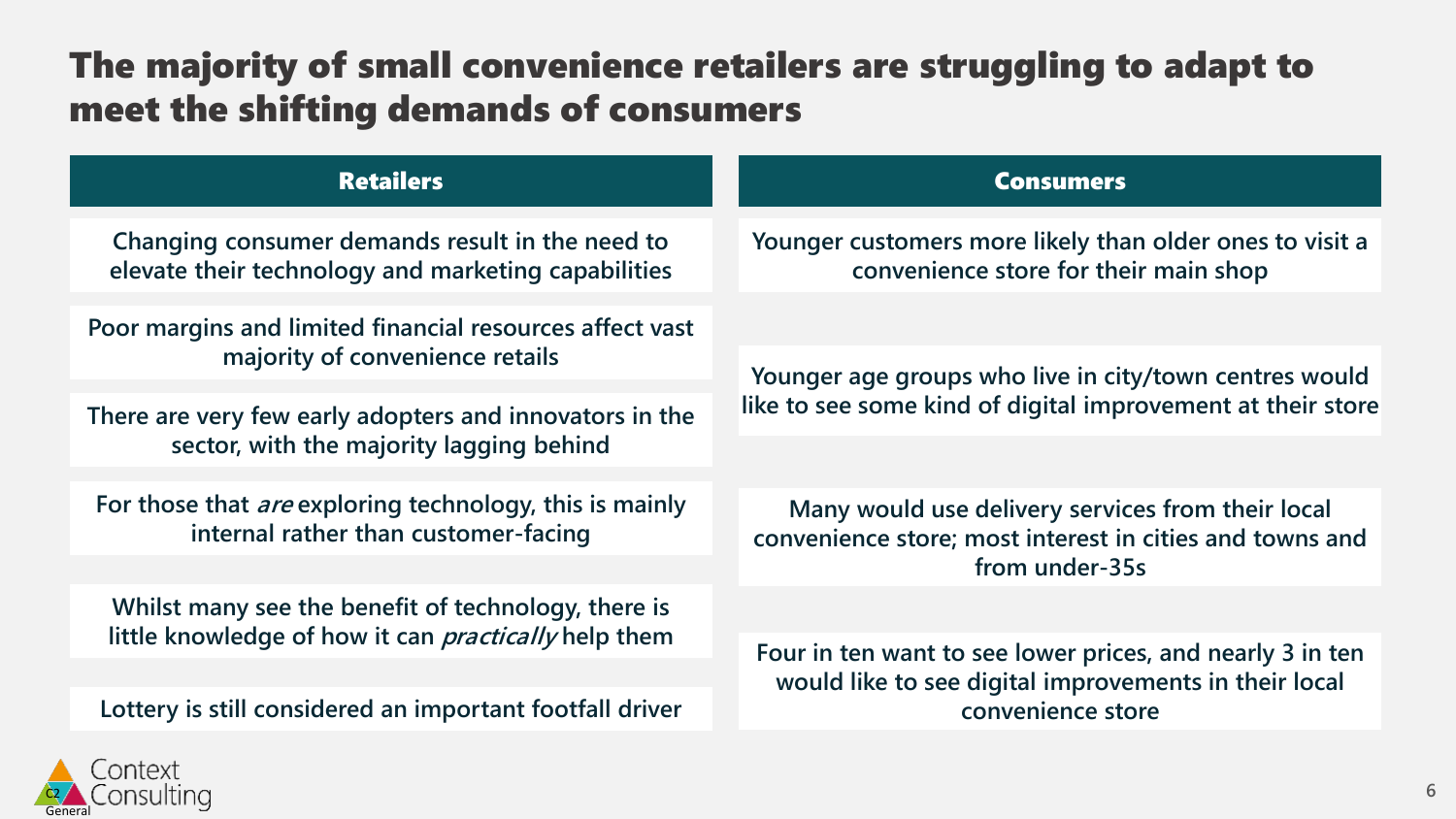

Expert interview learnings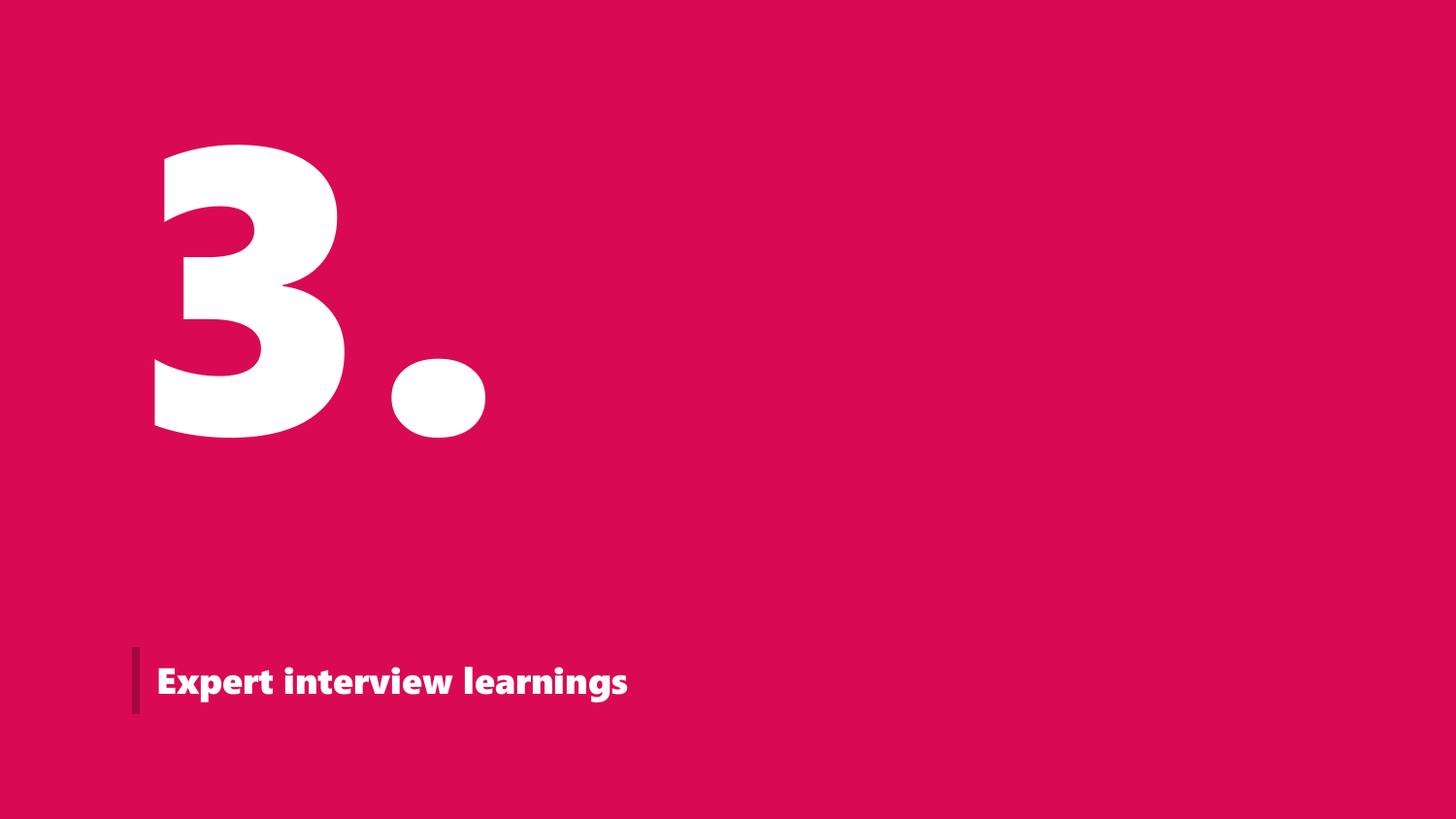### We spoke with 4 experts from the retail industry who offered a broad perspective

| <b>Justin King</b>                                                                                                                                                                         | James Lowman                                                                                                                                                                                  | <b>Sabine Benoit</b>                                                                                                                                                                                                                                     | <b>Colm Johnson</b>                                                                                                                                                                                                           |  |  |
|--------------------------------------------------------------------------------------------------------------------------------------------------------------------------------------------|-----------------------------------------------------------------------------------------------------------------------------------------------------------------------------------------------|----------------------------------------------------------------------------------------------------------------------------------------------------------------------------------------------------------------------------------------------------------|-------------------------------------------------------------------------------------------------------------------------------------------------------------------------------------------------------------------------------|--|--|
| Ex-CEO of Sainsbury's<br>Ex head of food at Marks &<br>Spencer<br>• Senior advisor and investor<br>for retail tech-platform,<br>Snappy Shopper                                             | • CEO of the Association of<br>Convenience Stores<br>Representing 46,000 stores<br>in UK<br>Offers advice, events and<br>research to its members                                              | Professor of Marketing at<br>$\blacksquare$<br>University of Surrey<br>Member of Department of<br>Retail & Marketing at<br>University of Surrey<br>Developed research into the<br>convenience retailing                                                  | Managing Director of<br>Booker Retail; Booker<br>employee for 34 years<br>Manages ca. £2bn business<br>Booker Retail own symbol<br>groups Londis, Budgen's,<br>Premier, Family Shopper                                        |  |  |
| Key insight                                                                                                                                                                                | Key insight                                                                                                                                                                                   | Key insight                                                                                                                                                                                                                                              | <b>Key insight</b>                                                                                                                                                                                                            |  |  |
| Polarised opinions on<br>technology: enemy or friend<br>Need for channel blindness<br>when meeting customer<br>needs<br>• Customers are blind to the<br>channel when receiving<br>products | • Convenience retail's<br>heartland is housing estates<br>and villages<br>Large retailers pose little<br>threat to convenience stores<br>Sees technology as bringing<br>benefits to retailers | • Small retailers tend to make<br>decisions from 'gut feeling' -<br>but not always correctly<br>Immediacy is a growing<br>٠<br>expectation from consumers<br>Technology needs to be<br>$\blacksquare$<br>cheaper for there to be<br>large-scale adoption | • More entrepreneurial<br>business owners emerging<br>Demand for food to go /<br>food delivery is rising<br>More stores now stocking<br>٠<br>diverse range of categories<br>(e.g., hot food, fresh coffee,<br>fresh meat/veg) |  |  |

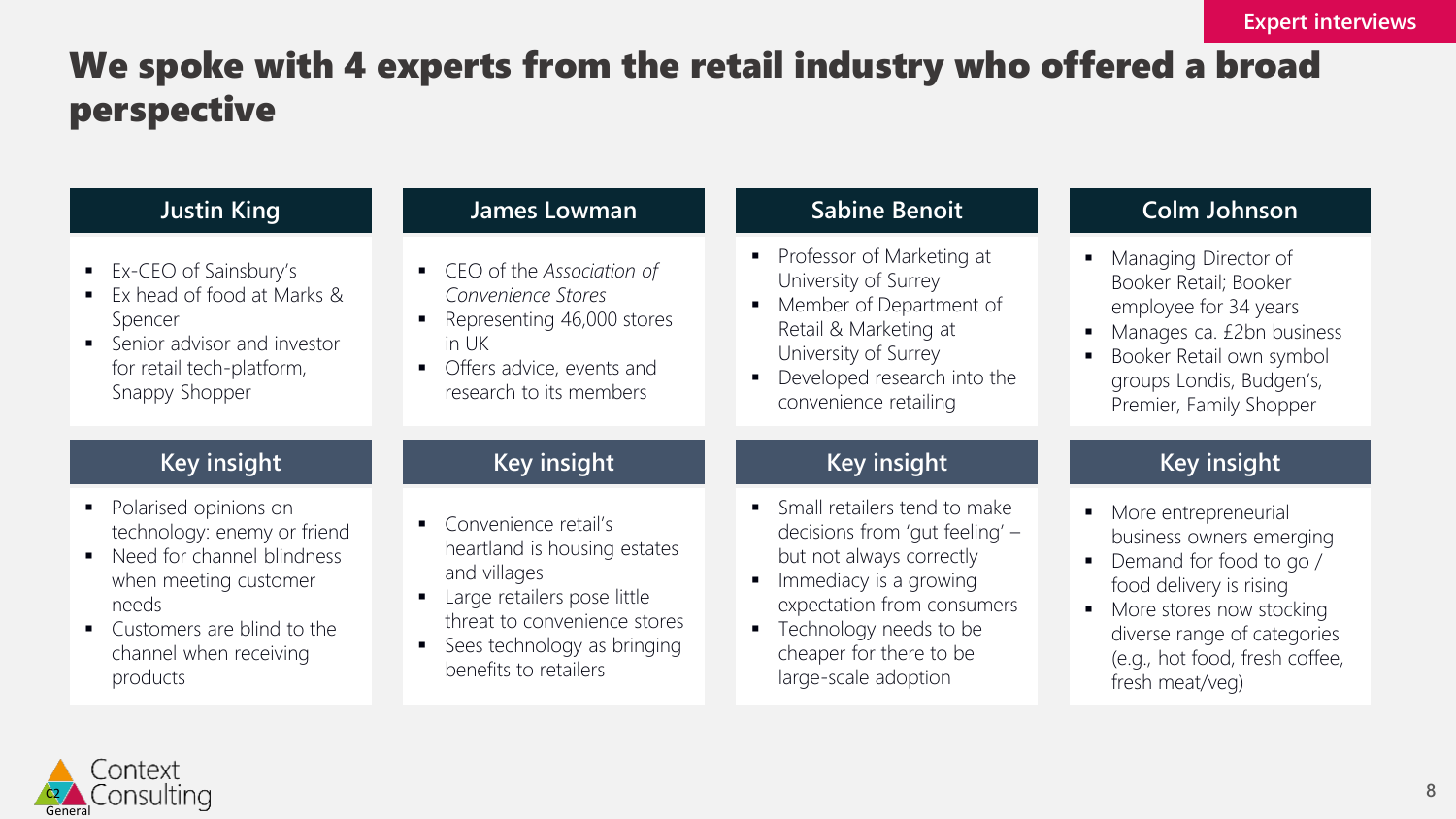### Retailer experts were on the same page, highlighting the growing need for technology, but noted very low rates of adoption across the industry

*"There are polarised views on technology and what people think about it. Some are tech-enemies, some are tech-friends"* (Justin King)

*"The heartland of convenience retail is housing estates and villages, and they're in a good place right now"* (James Lowman, ACS)

*"Convenience retailers tend to make decisions with a gut feeling, and most of the time they're wrong"* (Sabine Benoit, University of Surrey)

*"Customers are blind to how they receive a product, regardless of the channel. Retailer are currently making it harder than it should be in dealing with these functions"* (Justin King)

*"It would be ideal if we could have all the systems in a store talking to one another, but this hasn't happened yet"*  (James Lowman, ACS)

*"More extensive product ranges such as slushy machines and food-to-go build basket spend"* (Colm Johnson, Booker)

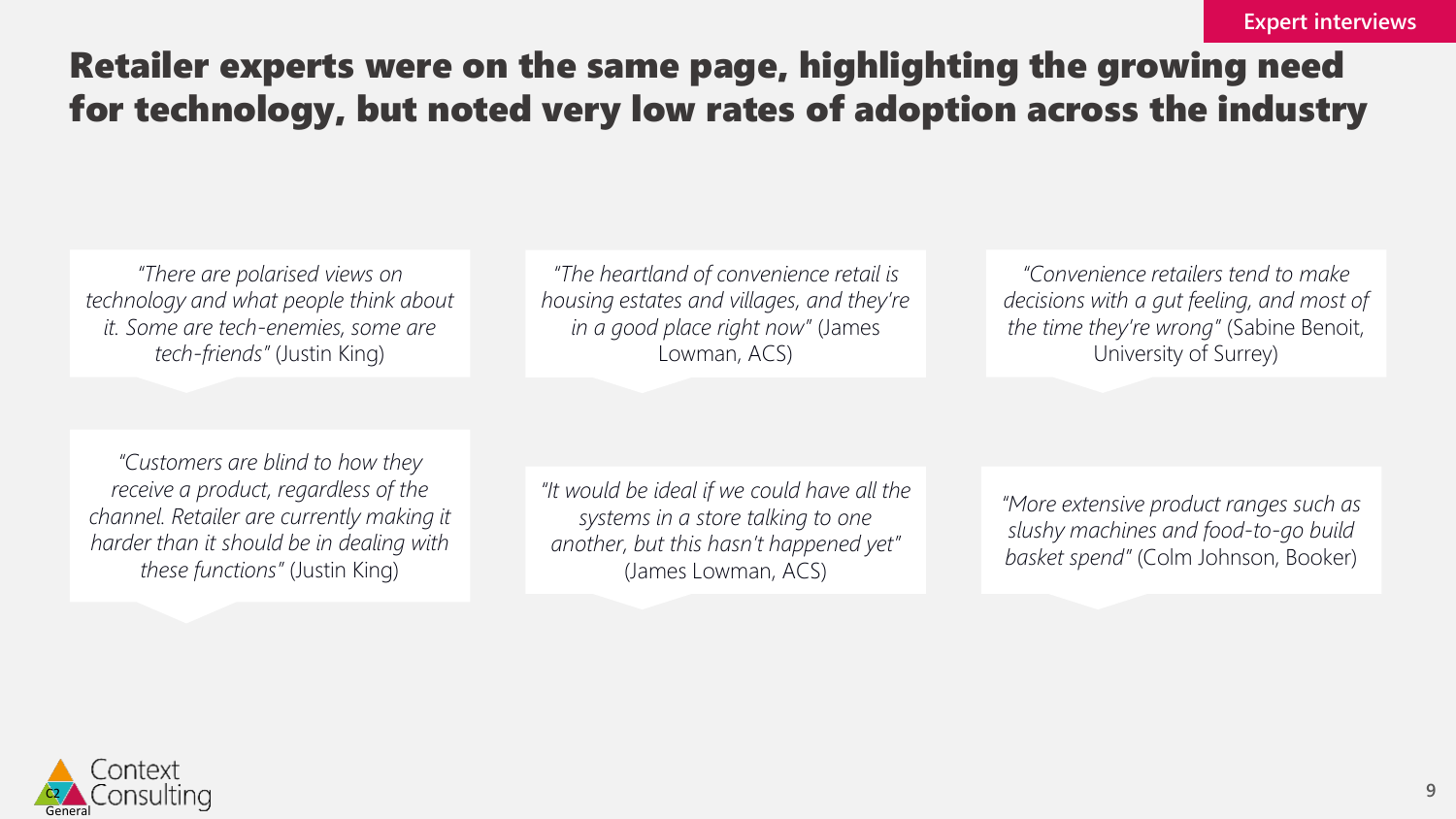### The majority of convenience retailers seem to be falling short on meeting the needs and expectations of their customers

| <b>Polarized opinions of technology</b>                                                                                   | <b>Growing need for high quality</b><br>customer experience                                                                                  | <b>Product range growing</b>                                                                                                                                           |
|---------------------------------------------------------------------------------------------------------------------------|----------------------------------------------------------------------------------------------------------------------------------------------|------------------------------------------------------------------------------------------------------------------------------------------------------------------------|
| Whilst some retailers and customers recognise<br>the commercial benefits of technology, the<br>majority are late to adopt | Growing investment in physical features such<br>as lighting, air conditioning, décor, as well as<br>improvements in overall customer service | In order to compete with chains and fellow<br>independents, retailers are looking to extend<br>product ranges on offer to be a 'one-stop-<br>shop' for their customers |
| <b>Growing need for immediacy</b>                                                                                         | <b>Limited marketing capabilities</b>                                                                                                        | Home delivery is trending sales<br>channel                                                                                                                             |
| Customers are starting to develop the need for<br>more convenient and immediate shopping<br>experiences                   | In addition to limited time and budgets, there<br>is very little knowledge of how to promote the<br>business beyond point-of-sale discounts  | For those retailers who have welcomed<br>technology with open arms, home delivery is<br>the preferred strategy                                                         |
|                                                                                                                           | Large retail chains do not pose a<br>huge threat                                                                                             |                                                                                                                                                                        |
|                                                                                                                           | Many small retailers benefit from the same<br>supply chains and wholesalers as large retailers                                               |                                                                                                                                                                        |

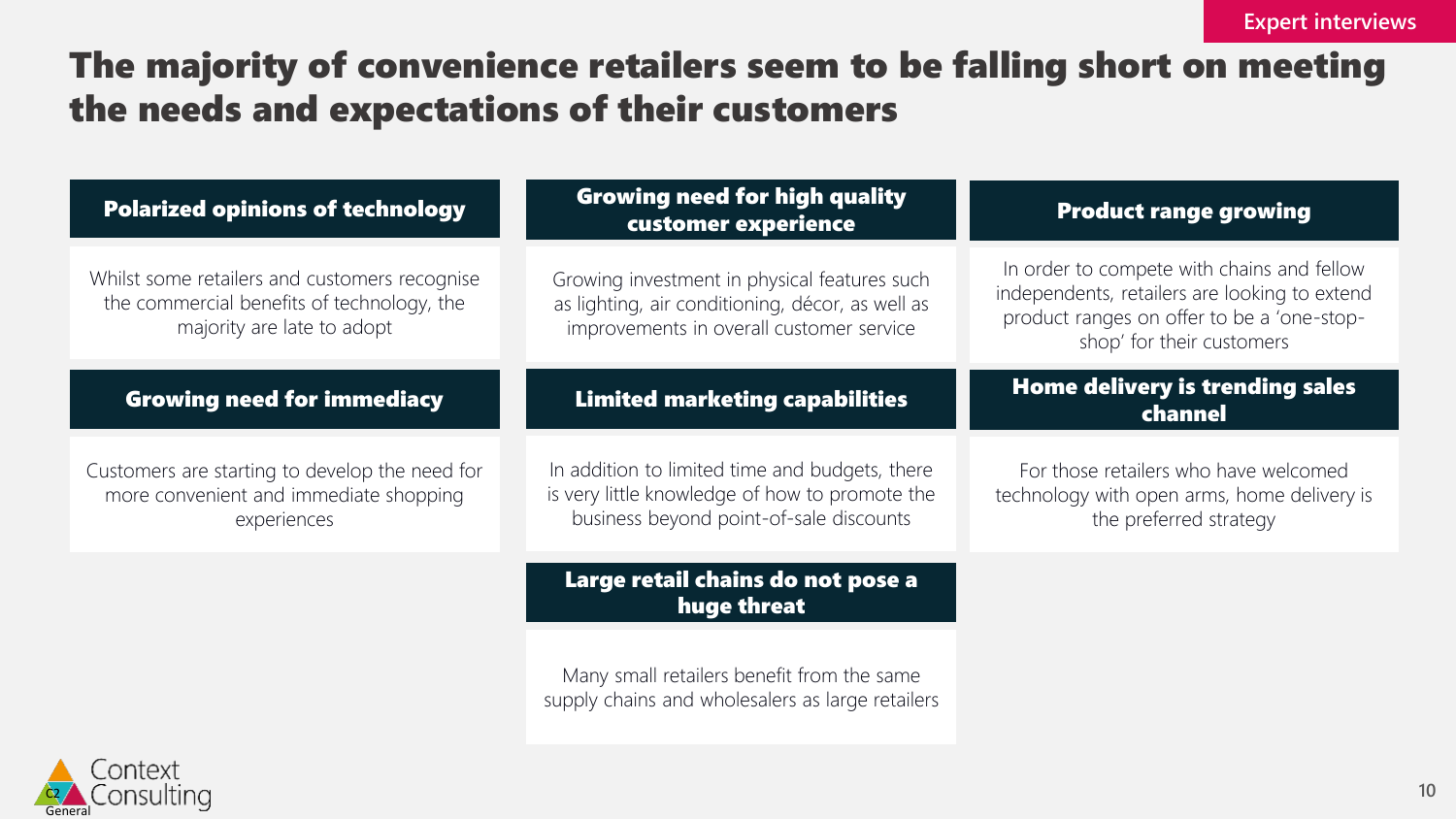### These insights allowed us to develop some objectives to explore through the retailer interviews

**Who are they and what are their reasons for entering into the industry?**

**Are there any distinguishable typologies when it comes to adoption of technology?**

**What have retailers done about the growing customer need for immediacy?**

**Is customer experience important to them, and what have they done about it?** 

**How much of a threat do large retail chains pose?** 

**What marketing do they currently do?** 

**Do they use data / EPOS systems to track stock levels and develop pricing strategies?** 

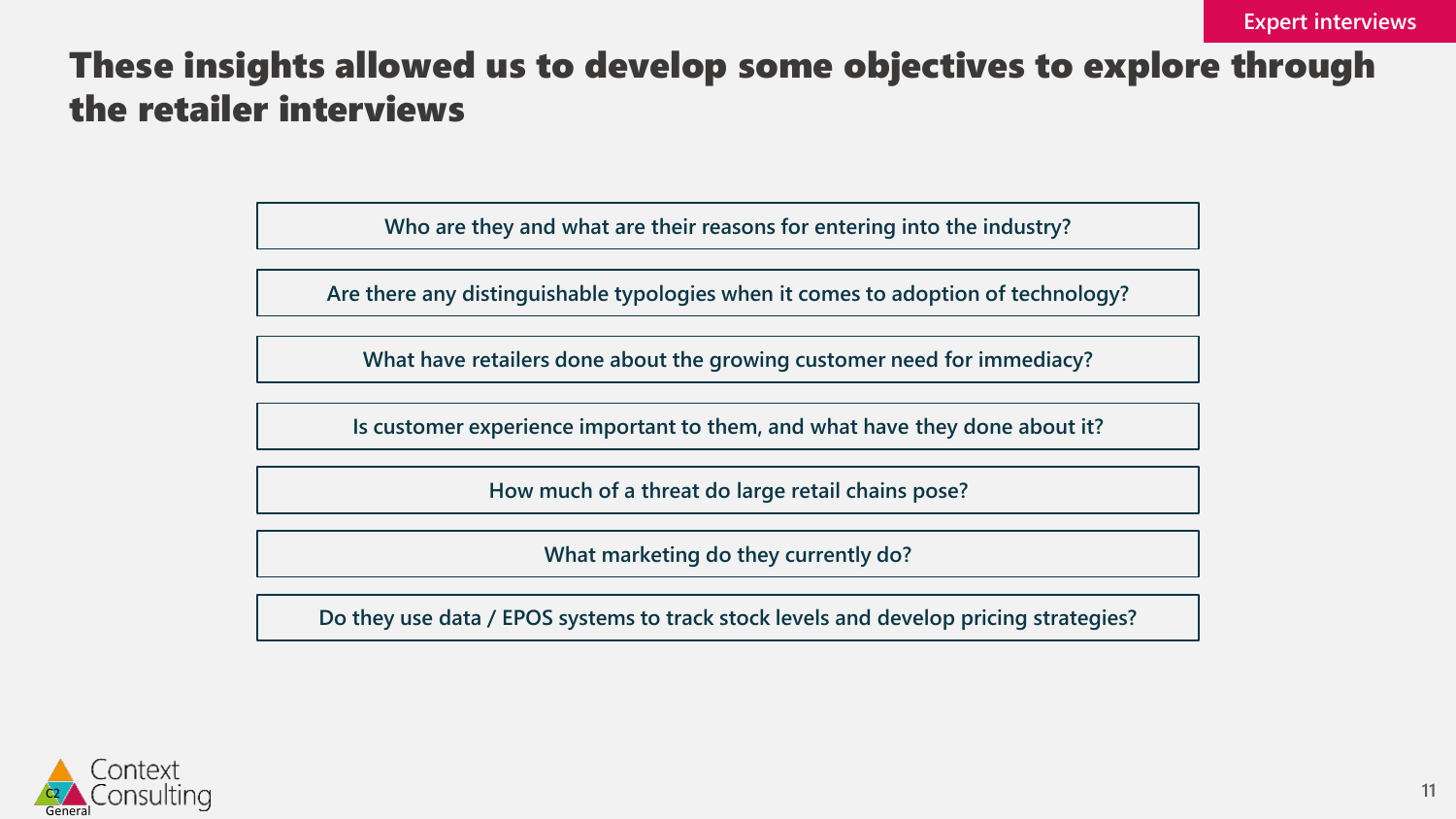

Retailer interviews learnings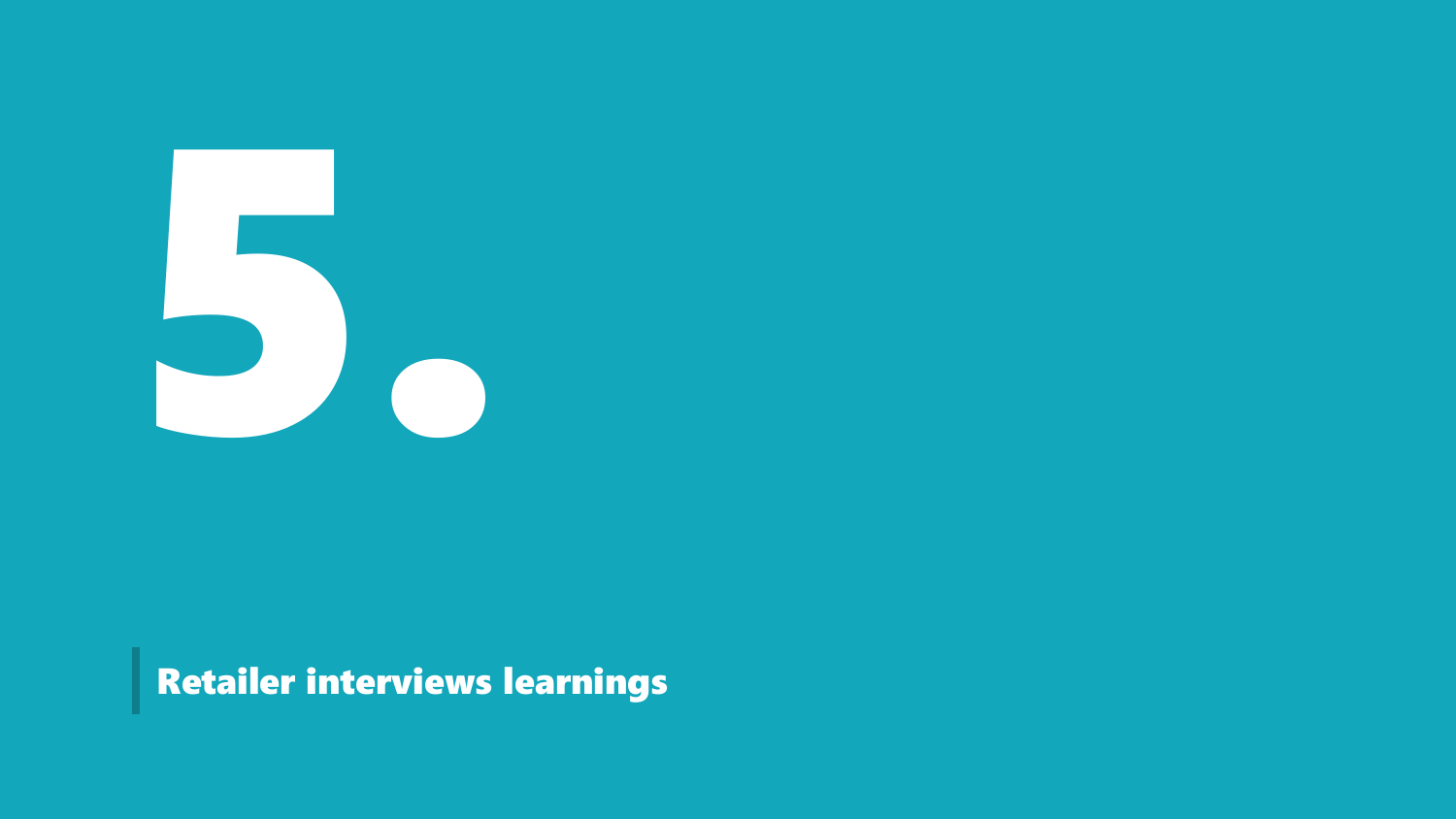### We wanted to talk to retailers who spoke enthusiastically about the use of technology in their store and fit to at least one of these criteria



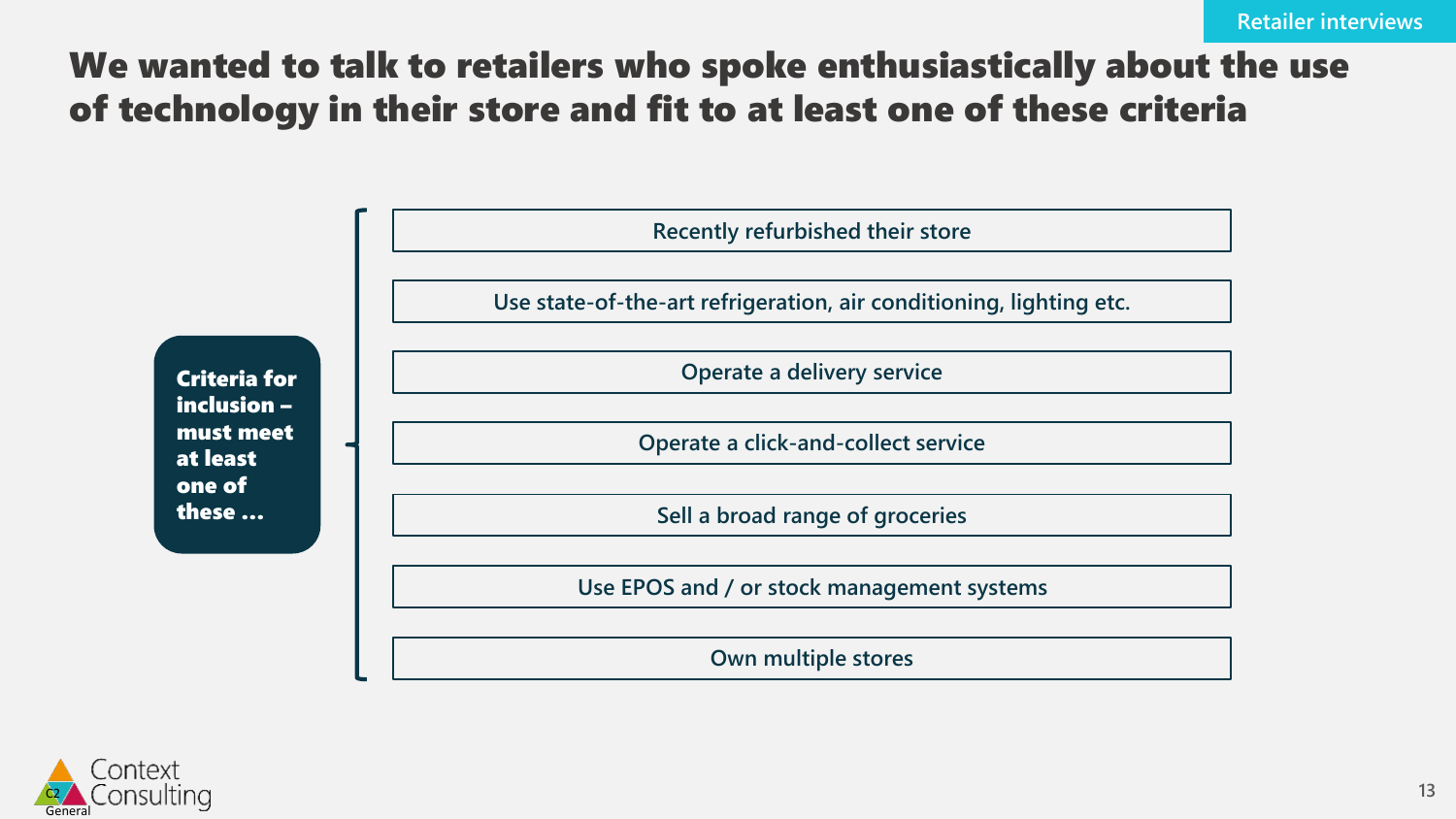### We spoke with a variety of independents and symbol group retailers

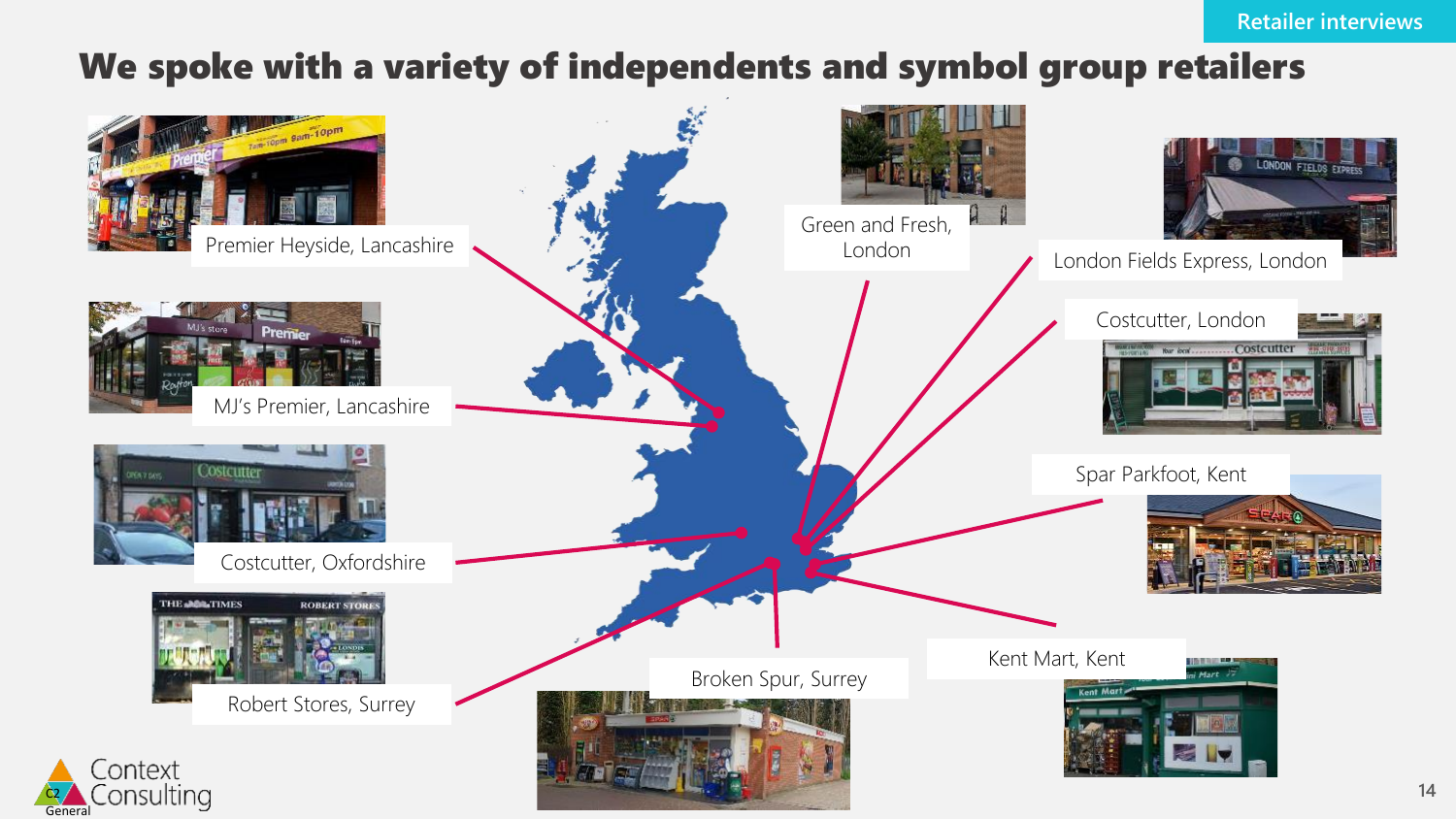### The recruitment process for retailer interviews revealed that there are very few early adopters and innovators in the sector



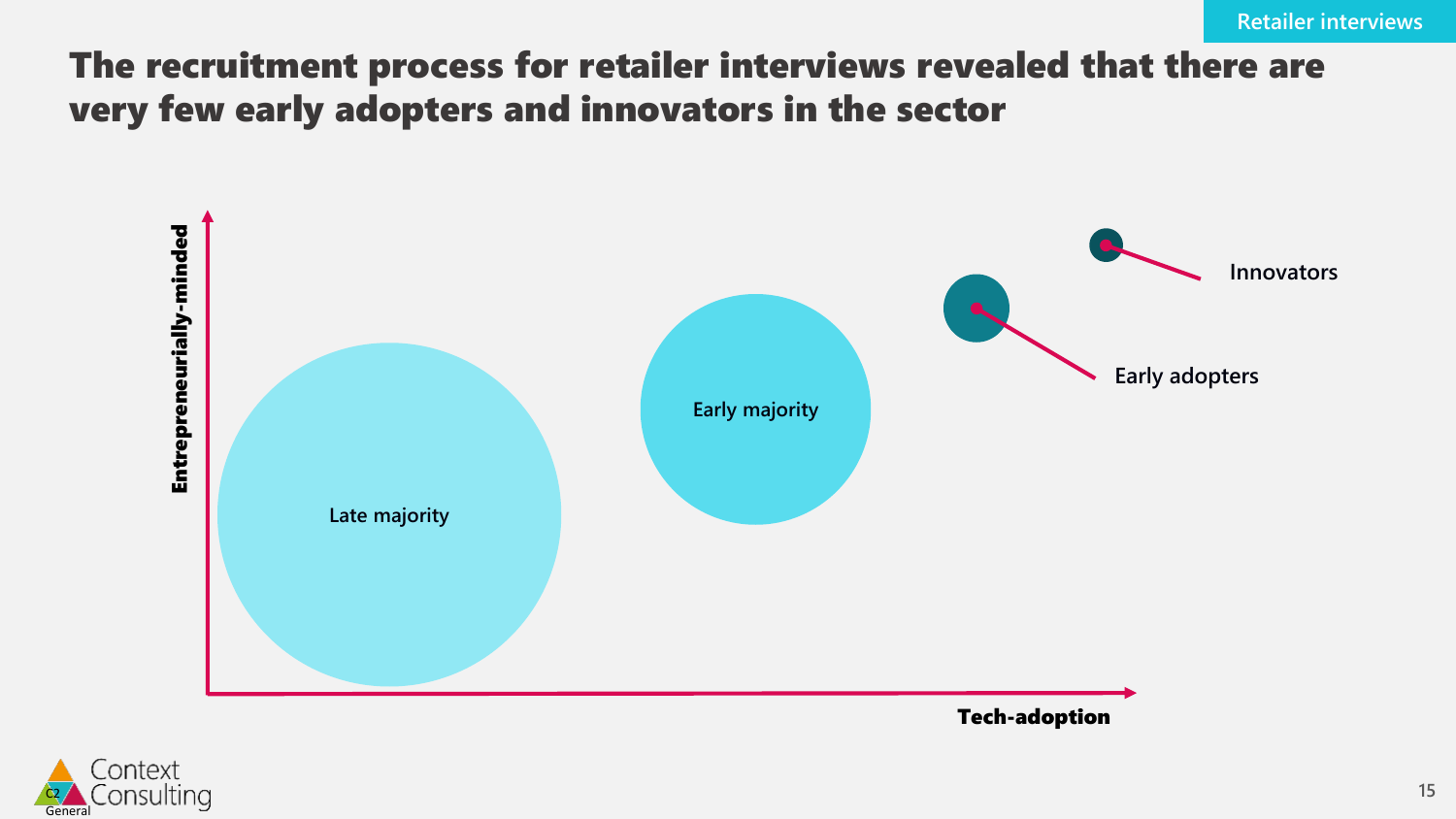### We focused interviews on the most relevant segments, which highlighted some key differences across the groups

- Very limited adoption of technology aside from basic EPOS and CCTV
- Account for a large proportion of the industry
- Primarily made up of unaffiliated independents and small symbol group retailers
- **•** Smaller stores with limited product range
- Tobacco, alcohol, confectionary, chilled drinks categories make up majority of sales
- Additional services are limited to Lottery and mobile top-ups

- **·** Introduction of technology is limited to solutions such as basic EPOS systems, new refrigeration and air conditioning
- **•** Primarily symbol group retailers
- Tobacco and alcohol categories still account for most sales, but growing sales in chilled and canned/packaged foods
- Additional services include Lottery, parcel collection/drop off, and cash machines

#### Late majority Early majority Early adopters Innovators

- Entrepreneurial mindset that sees benefit in tech adoption
- Likely to have a store website, social media accounts, and will engage in some marketing activity
- In addition to standard categories, have started to introduce more fresh and chilled meat/vegetables
- Store ambiance emerges as an important factor
- Hot food and drink takeaway

- Technology seen as a vital driver of competitive advantage
- **Entrepreneurs who might** own multiple stores
- New store fit-outs seen as vital to building customer experience and driving sales growth
- Heavily resourced with store website, social media accounts, marketing, digital POS screens
- Online ordering and delivery via their own vehicles

#### **(Largest segment) (Smallest segment)**



#### Retailer interview sample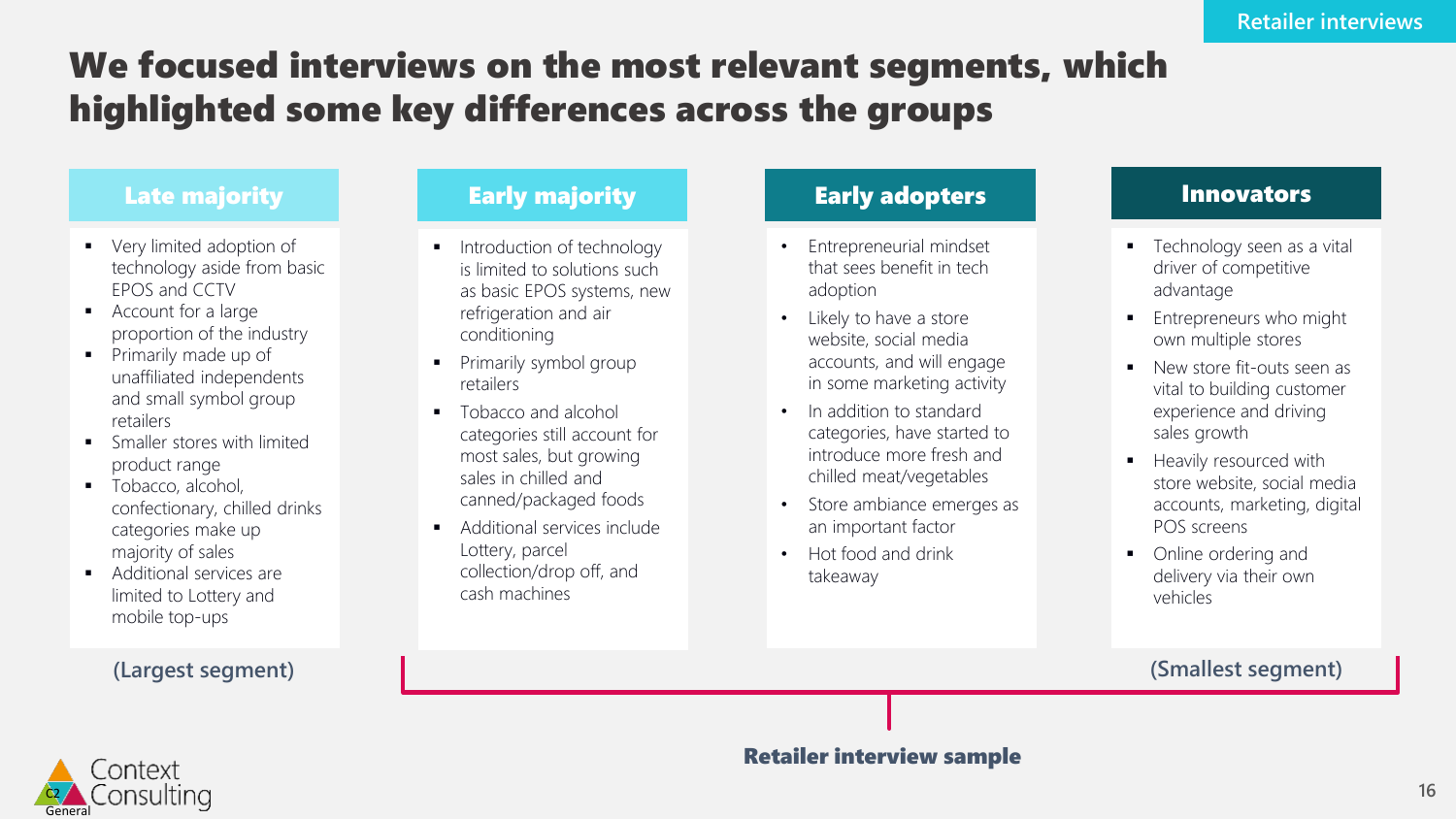### Changing consumer demands result in the need to elevate their technology and marketing capabilities

#### Key Challenges

#### Competition from large chains

Perception that large retail chains have command over the competition, and there is a preference for consumers to shop there due to more product choice, and favorable pricing

#### Integration of systems

Many retailers don't have the technology to integrate EPOS, stock management, ordering, click & collect and deliveries all in one place

#### Lack of marketing knowhow

In-store promotions guided by symbol groups, but very little knowledge of how to develop and roll-out a marketing campaign

#### Limited financial resources

There are clear perks of reinvesting into the business, but often these financial resources are very limited, creating a barrier to progress and be competitive

#### Poor margins

Extended product/service range e.g., Postal services may well meet consumer demands, but don't provide enough of a margin to make it compelling for retailers

#### Changing consumer demands

The requirements from consumers are ever changing, making it challenging for many retailers to keep up and service their needs

### Intensity of challenge

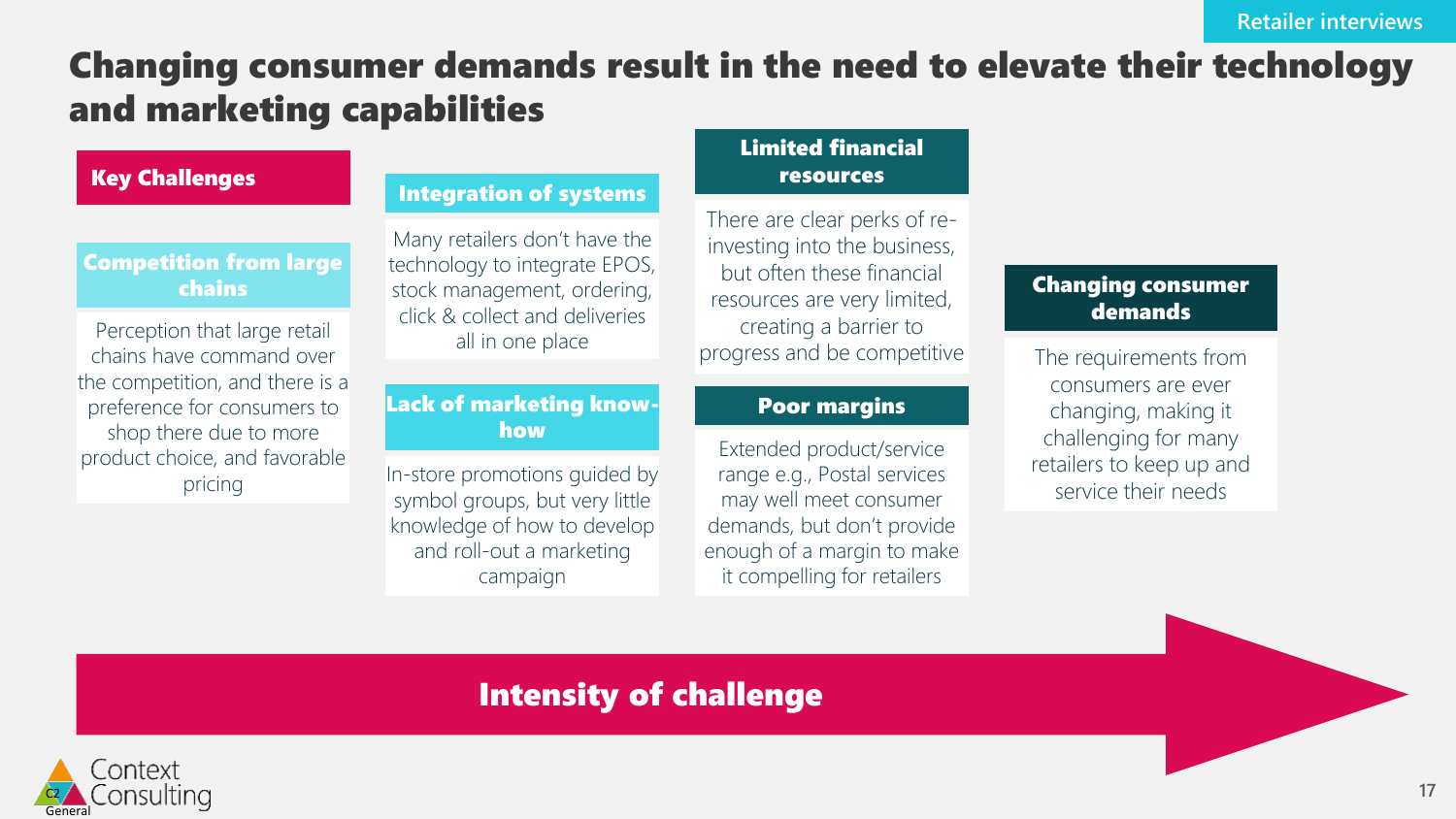### The overall reasons for existing drive attitudes towards technology

|                          | <b>Early majority</b>           |                               |                               | <b>Early adopters</b>                             |                      |                             |                  | <b>Innovators</b>                   |                                 |                                    |
|--------------------------|---------------------------------|-------------------------------|-------------------------------|---------------------------------------------------|----------------------|-----------------------------|------------------|-------------------------------------|---------------------------------|------------------------------------|
|                          | <b>Meet Amit</b>                |                               |                               | Meet Brian                                        |                      | Meet Sanjay                 |                  |                                     |                                 |                                    |
|                          |                                 |                               |                               | Family<br><b>business</b>                         | In-store             |                             |                  | <b>Entrepreneurial mindset</b>      |                                 |                                    |
| Husband/wife<br>business |                                 |                               | Stuck in the day-<br>to-day   | Independent                                       | experience           | <b>Delivery</b>             |                  |                                     | Natural marketeer               |                                    |
|                          | Sells standard<br>confectionary |                               |                               | Vast range                                        | <b>Premium</b>       | services                    |                  |                                     | Premium fit-out                 |                                    |
| Limited<br>resources     | items                           |                               | <b>Post Office</b><br>service | of produce                                        | fit-out<br>Large car | <b>Strong</b><br>financials | Fresh<br>produce |                                     | <b>Dedicated</b><br>departments |                                    |
| Loyal                    |                                 | <b>Makes</b>                  |                               |                                                   | park                 |                             |                  | Inherent                            |                                 |                                    |
| customers                |                                 | decisions on<br>'gut' feeling |                               | <b>EPOS and stock</b><br>management               | Deliveries =         |                             |                  | knowledge of                        |                                 |                                    |
|                          | Interested in<br>tech, but no   | Frustrated<br>with limited    |                               |                                                   | poor margins         |                             | Desire to own    | technology                          |                                 | <b>Current tech</b><br>falls short |
| $\triangle$ Contaut      | ideas                           | profits                       |                               | <b>Hesitant feeling</b><br>towards<br>proposition |                      |                             | data             | <b>Benefits with</b><br>proposition |                                 |                                    |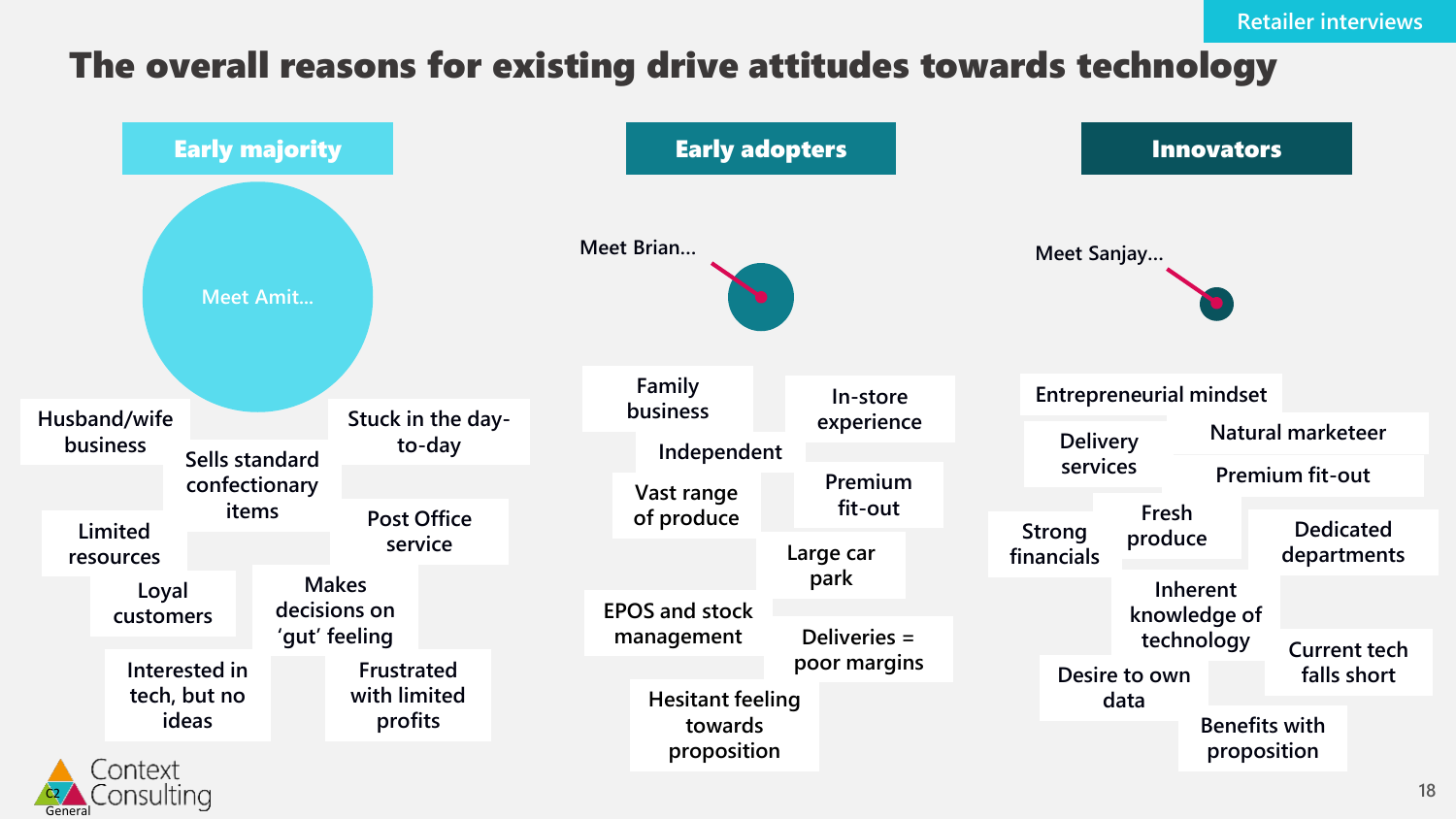### Meet Amit, the local store owner and early majority…

#### Who is he?

Amit and his wife Melissa runs a small convenience store in their local town. They moved from the nearest city to take on the lease of the store and live on the premises

#### Mentality and reason for existing

- Amit runs the store as a lifestyle business for him and his family to live off
- He's not a natural businessman, but just about makes it profitable through the support of the symbol group
- He has ambitions to grow the business but is regularly stuck in the day-to-day operations
- Decision-making is based on gut feeling rather than historical evidence and data

#### The store

- Part of wider symbol group
- Small shop in small town, but with good footfall
- Basic product offering with typical convenience items such as confectionary and packaged foods
- Large proportion of sales come from cold drinks and alcohol
- Post Office service
- No parking

#### Key resources

- **·** Limited financial resources
- Regularly pulls on family members to cover shifts
- One of the few local stores in the area so has a loyal customer base

#### Tech and pain points

- Hesitant and reluctant to adopt too much technology too quickly
- Needs help with generating insights and knowing what to sell and for what price
- Post Office service requires significant resource, and also has very tight margins
- **•** Limited commission on wider services such as postal, dry cleaning, cash machine
- Considering digital screens rather than posters for in-store promotions

### **"The Post Office service is very manual and hands-on, so it is frustrating when a member of staff could be serving someone else" (Robert Stores, Surrey)**

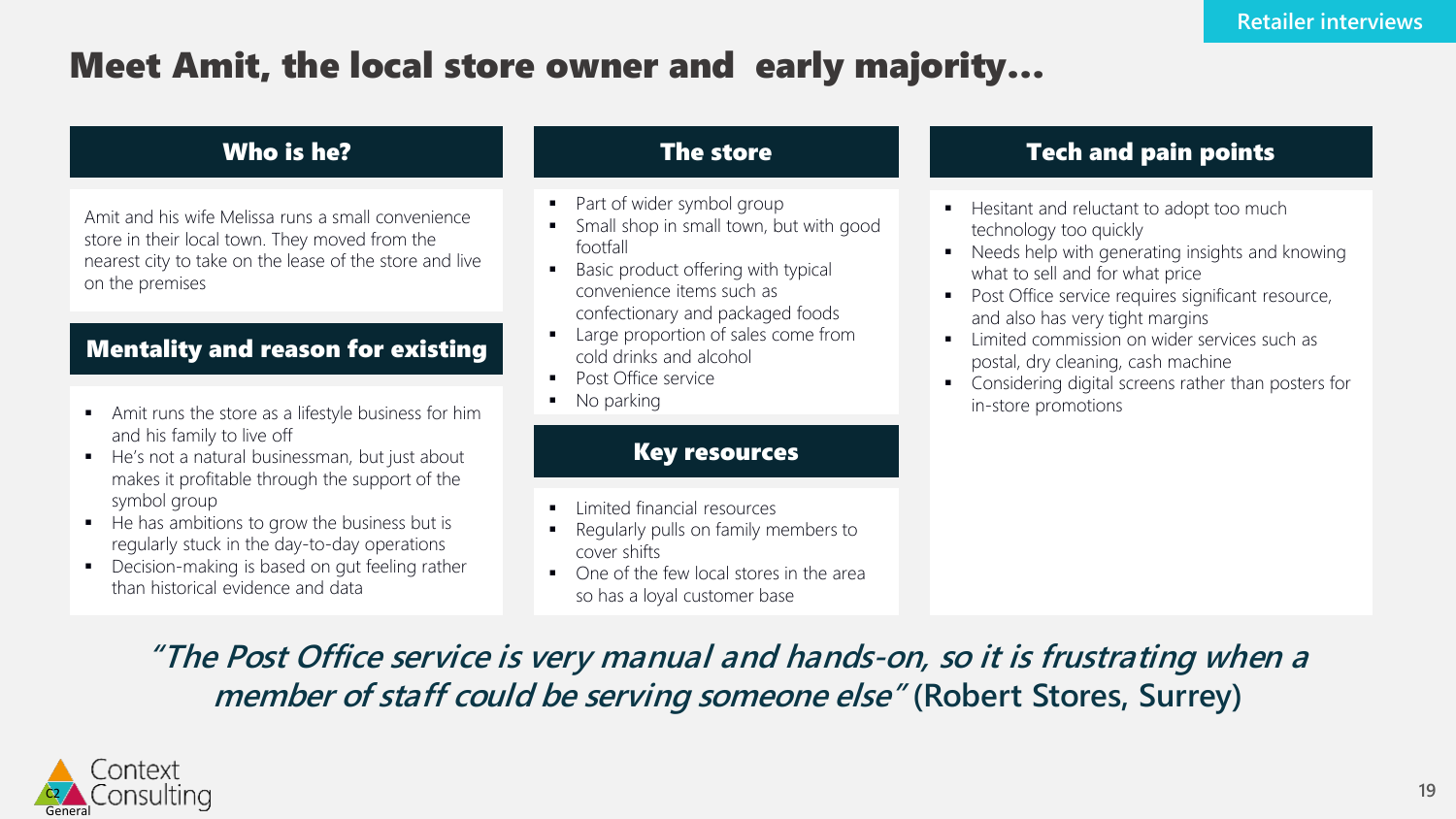### Meet Brian, the proud shop owner and early adopter…

#### Who is he?

Brian runs a family store in the outskirts of a town. He took it over full-time once his parents retired and has been slowly growing it into a successful business

#### Mentality and reason for existing

- He wants to deliver a great in-store shopping experience
- Unlikely to expand his operation beyond one store, rather he has ambitions for this store to be a daily and weekly shopping destination

#### The store

- Large independent store seen as a 'one-stopshop' for everything
- Premium fit-out with state-of-the-art refrigeration, lighting and signage
- Large array of fresh groceries
- Deli counter with fresh meats and cheeses
- Hot food-to-go, prepared in the on-site kitchen
- Experimented with deliveries and click & collect
- Postage pick up / drop off
- Large car park

#### **Tech and pain points**

- **■** Stock management software and EPOS sales data
- Use of social media channels for marketing
- Invested heavily in state-of-the-art hardware such as refrigeration, lighting and air conditioning
- Doesn't see the benefit of deliveries due to poor margins

#### Key resources

- Loyal customer base who regularly visit for big shops
- Strong financial resources
- Natural ability for business and to develop a strong product
- **■** Independent, therefore can make decisions and act quickly

**"With more people shopping local than ever before, they are demanding more fresh and chilled foods, so we knew we had to reinvest" (Costcutter, Oxfordshire)**

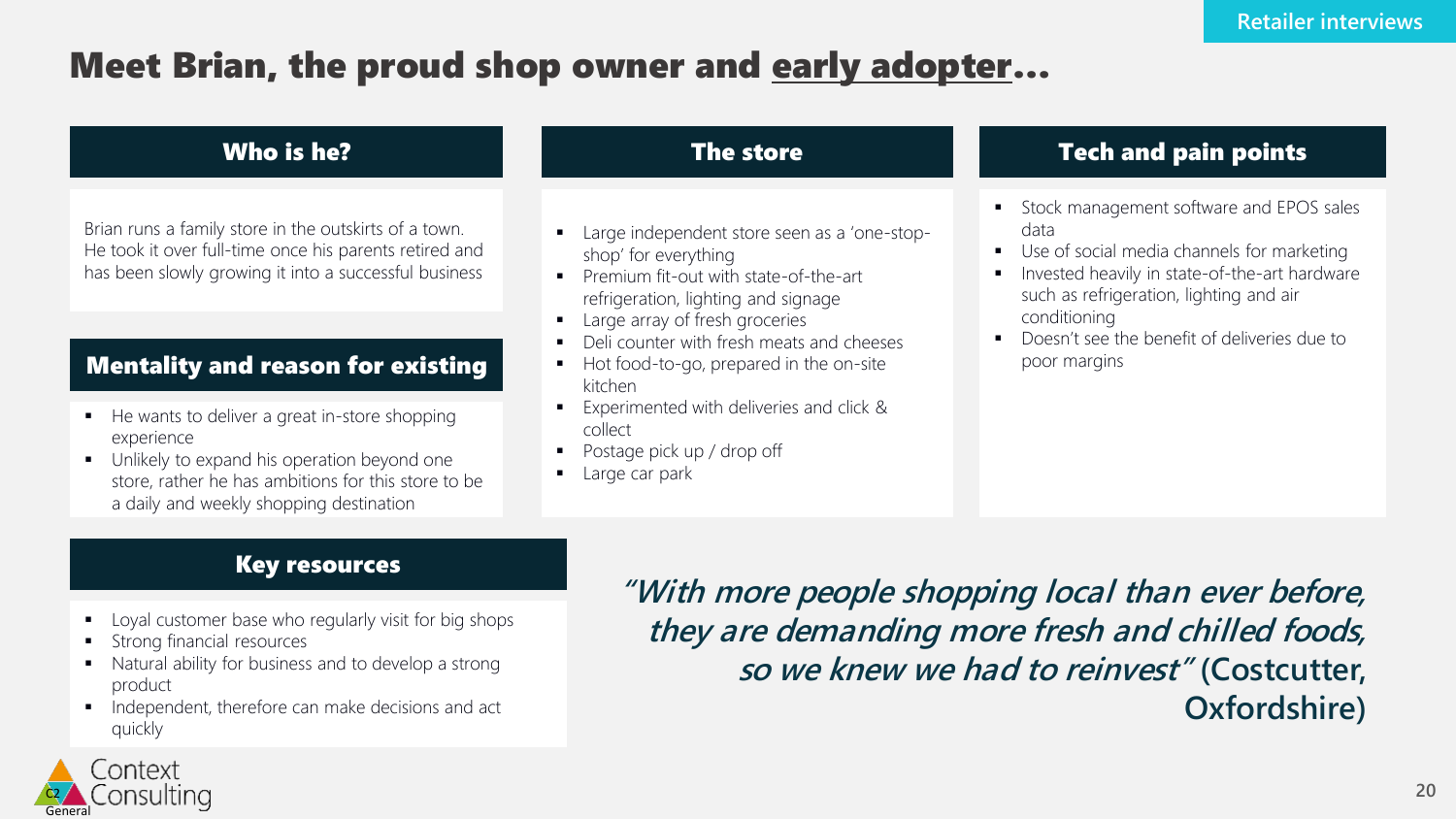### Meet Sanjay, the entrepreneurial innovator…

#### Who is he?

Sanjay describes himself as an entrepreneur. He has previous experience working as a manager for a technology retailer but entered convenience retail because he saw the opportunity to benefit from his inner commercial drive.

#### Mentality and reason for existing

- Acceptance of poor margins and an attitude to drive volume
- Willingness to experiment and re-invest
- Natural marketeer and 'front-man' for the store

#### The store

- Located in densely populated residential area
- Member of wider symbol group
- Premium fit-out with state-of-the-art refrigeration, lighting and signage
- **•** Fresh vegetables, fruits, meats and cheeses
- Hot food-to-go, prepared in the on-site kitchen
- Self-serve hot/cold drinks counter
- Offers delivery services, employing his own drivers in branded vehicles
- Postage pick up / drop off
- Car park

#### Tech and pain points

- Knowledge of technology is an inherent capability
- Stock management software and EPOS sales data
- Use of social media channels for marketing
- Application for online ordering for delivery / click & collect
- Limited options to integrate systems such as EPOS and delivery apps
- Services such as Snappy Shopper do not fulfil needs due to delivery costs, which discourages the completion of online orders
- Huge cost of building their own delivery and click & collect mobile applications

#### Key resources

**"We analyse the delivery data to understand how well each of our drivers are performing, but this information does not integrate with our tills" (Premier Heyside, Lancashire)**

- Diverse team of capable family members and employees
- **Dedicated marketing team**
- Strong financial resources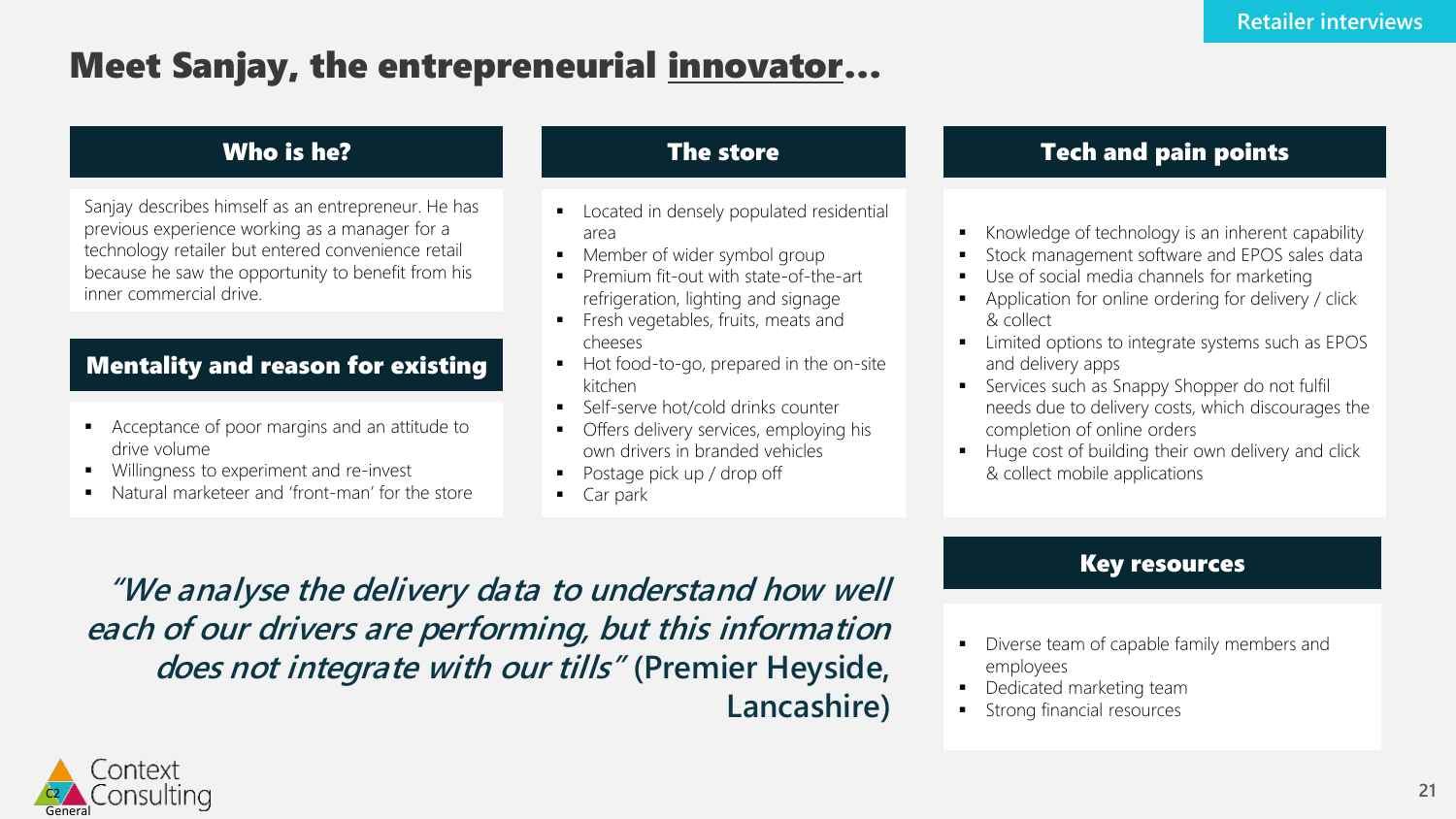### Singh's of Sheffield leads the way for innovation within the sector…

**"Footfall has grown over 20% to 6,500 customers per week"**

**"Margin is up 6%, moving to 28%, with basket spend now up to an average of £9"**

NB. Clips from promotional video. Full video has been sent separately.





**"Our sales have grown from £38k to £56k per week and are still going strong"**

**"Singh's drop is a great new home delivery addition, with sales now over £15,000 per week"**



6am-10pm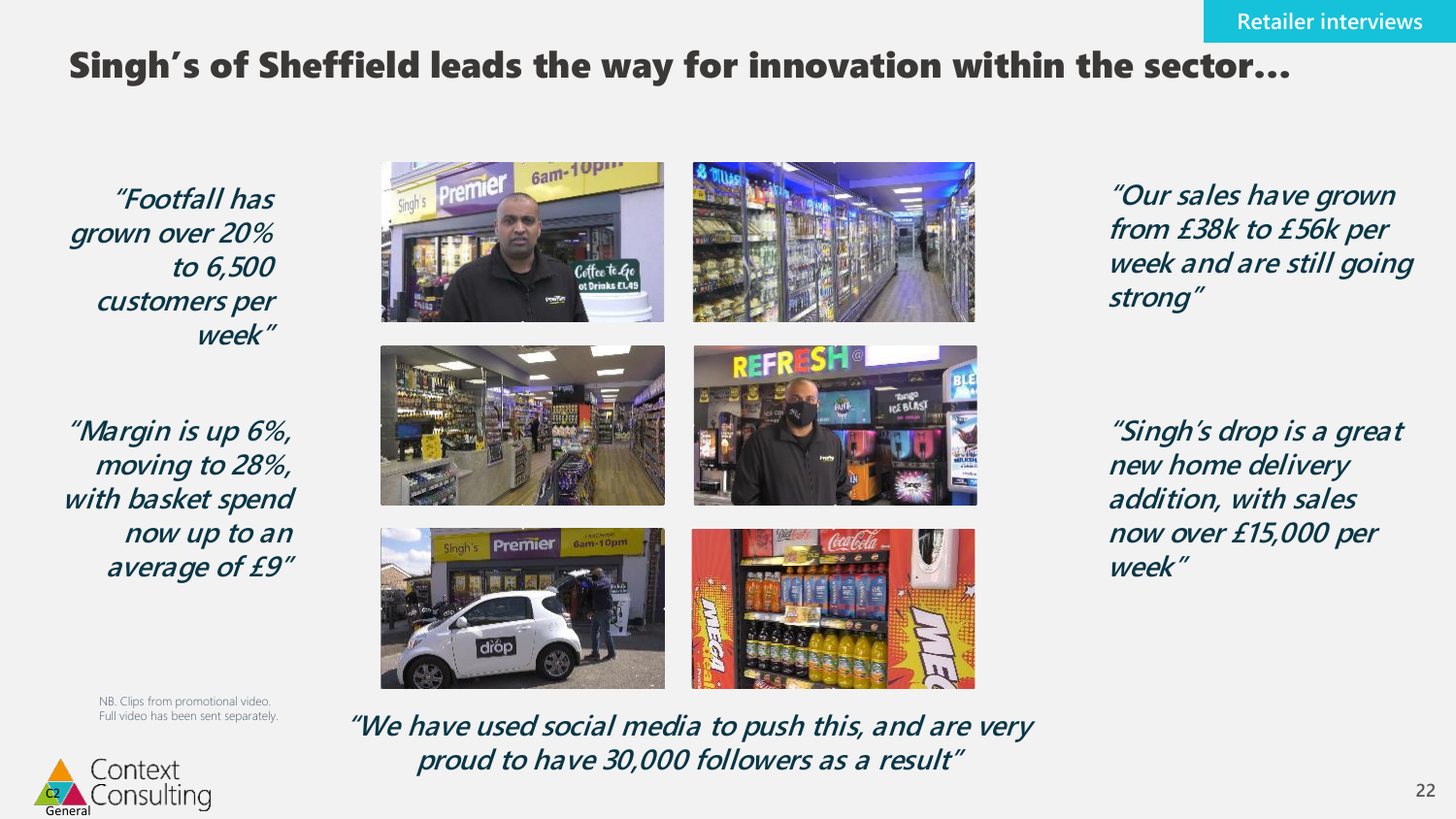

Consumer survey learnings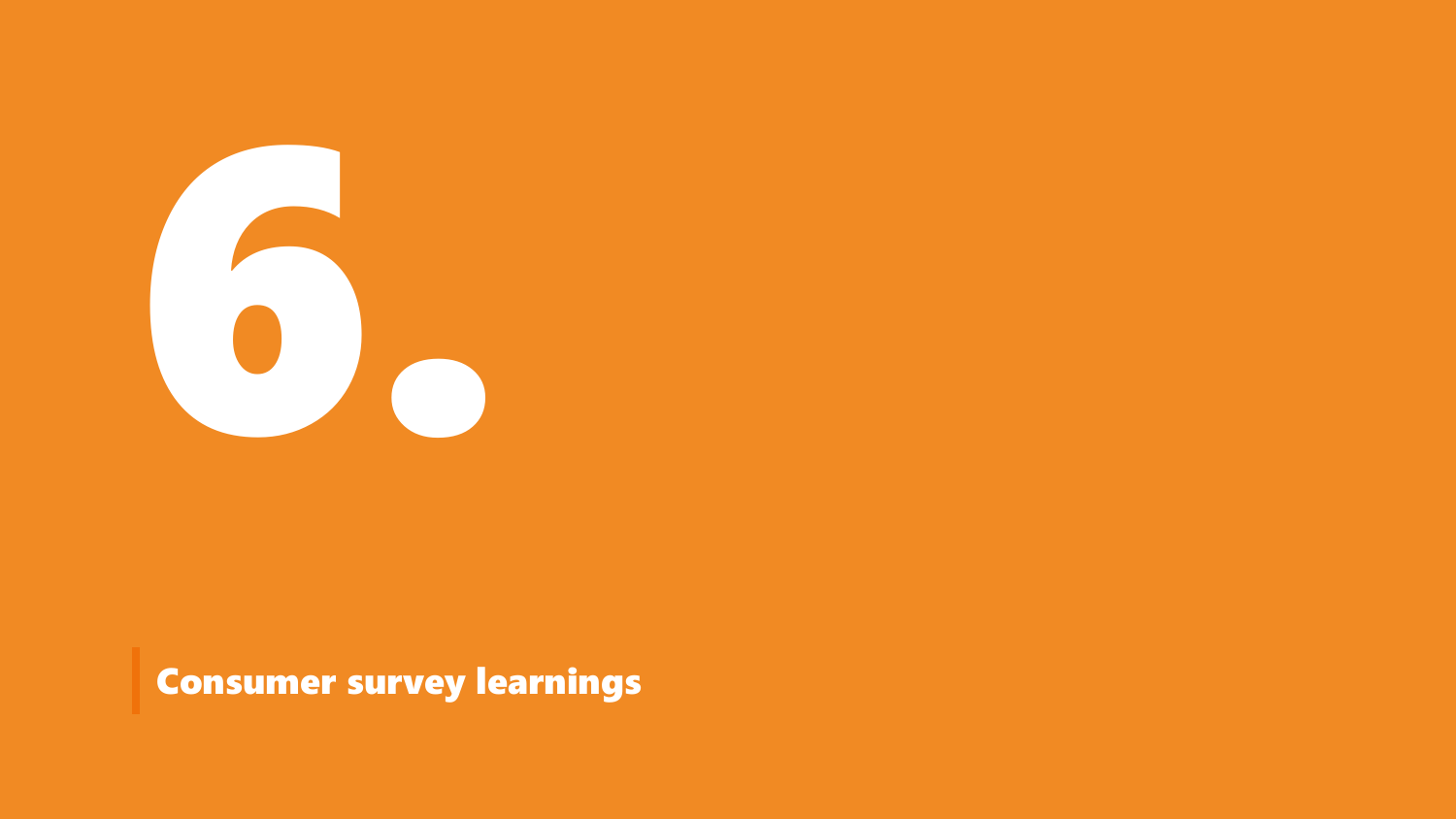### Quantitative survey sample: 1000 online interviews, all had to have shopped in a convenience store in the last month

| <b>Segment</b>                | <b>Sample</b> |
|-------------------------------|---------------|
| Male                          | 468           |
| Female                        | 530           |
|                               |               |
| $18 - 34$                     | 276           |
| $35 - 44$                     | 159           |
| 45-54                         | 171           |
| $55+$                         | 394           |
|                               |               |
| AB                            | 290           |
| C <sub>1</sub> C <sub>2</sub> | 426           |
| DE                            | 284           |

| Segment          | Sample |
|------------------|--------|
| City/town centre | 317    |
| <b>Suburbs</b>   | 454    |
| Village/rural    | 229    |

| <b>Segment</b>                  | <b>Sample</b> |
|---------------------------------|---------------|
| <b>Scotland</b>                 | 86            |
| Northern Ireland                | 31            |
| <b>Wales</b>                    | 48            |
| <b>North East</b>               | 36            |
| <b>North West</b>               | 123           |
| <b>Yorkshire and the Humber</b> | 85            |
| <b>West Midlands</b>            | 93            |
| <b>East Midlands</b>            | 61            |
| <b>South West</b>               | 85            |
| <b>South East</b>               | 138           |
| <b>East of England</b>          | 86            |
| Greater London                  | 128           |

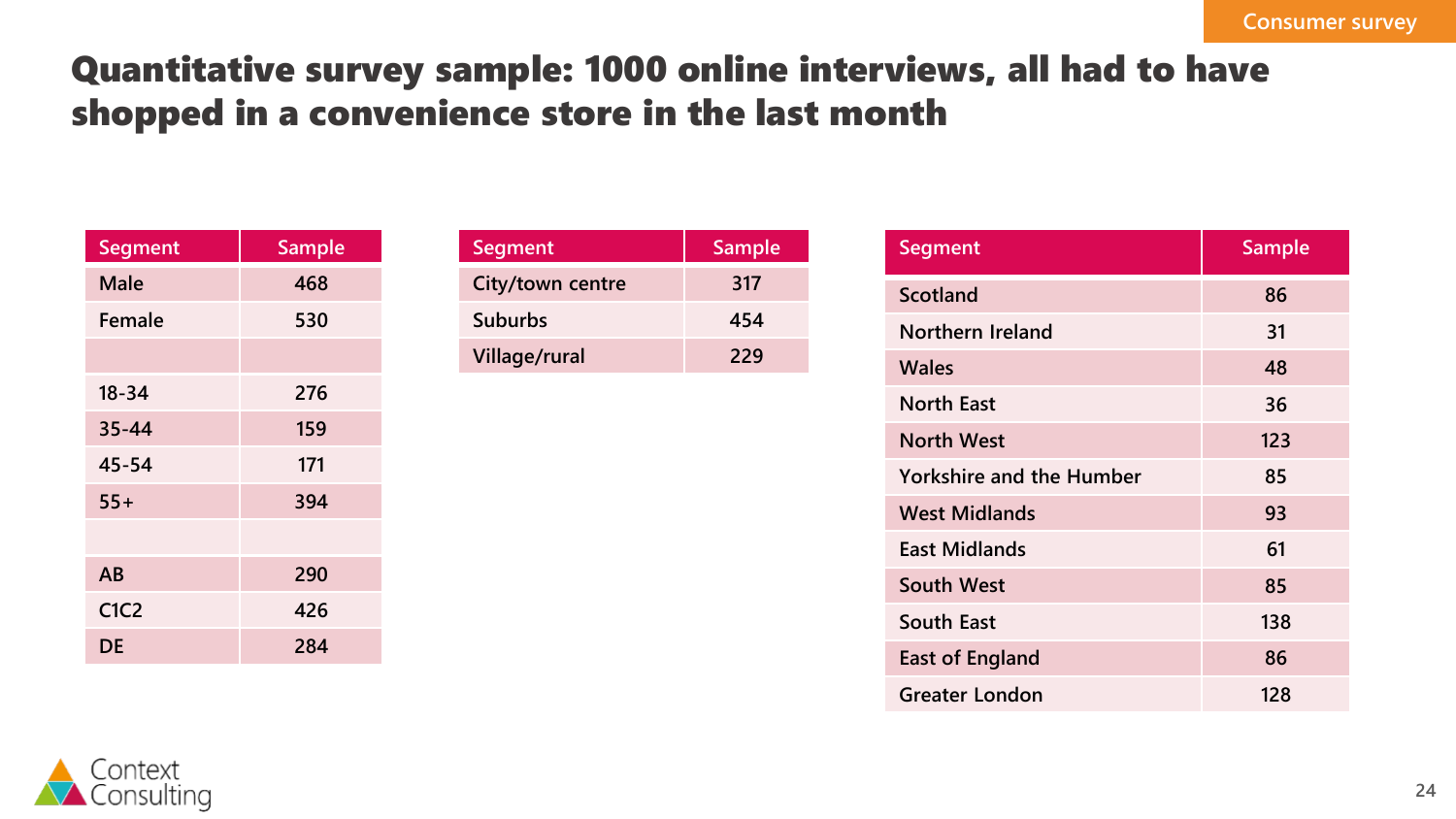### Two thirds of city and town centre convenience shoppers are aged under 45, while suburban and rural stores have a much older age profile

**Age profile of shoppers**



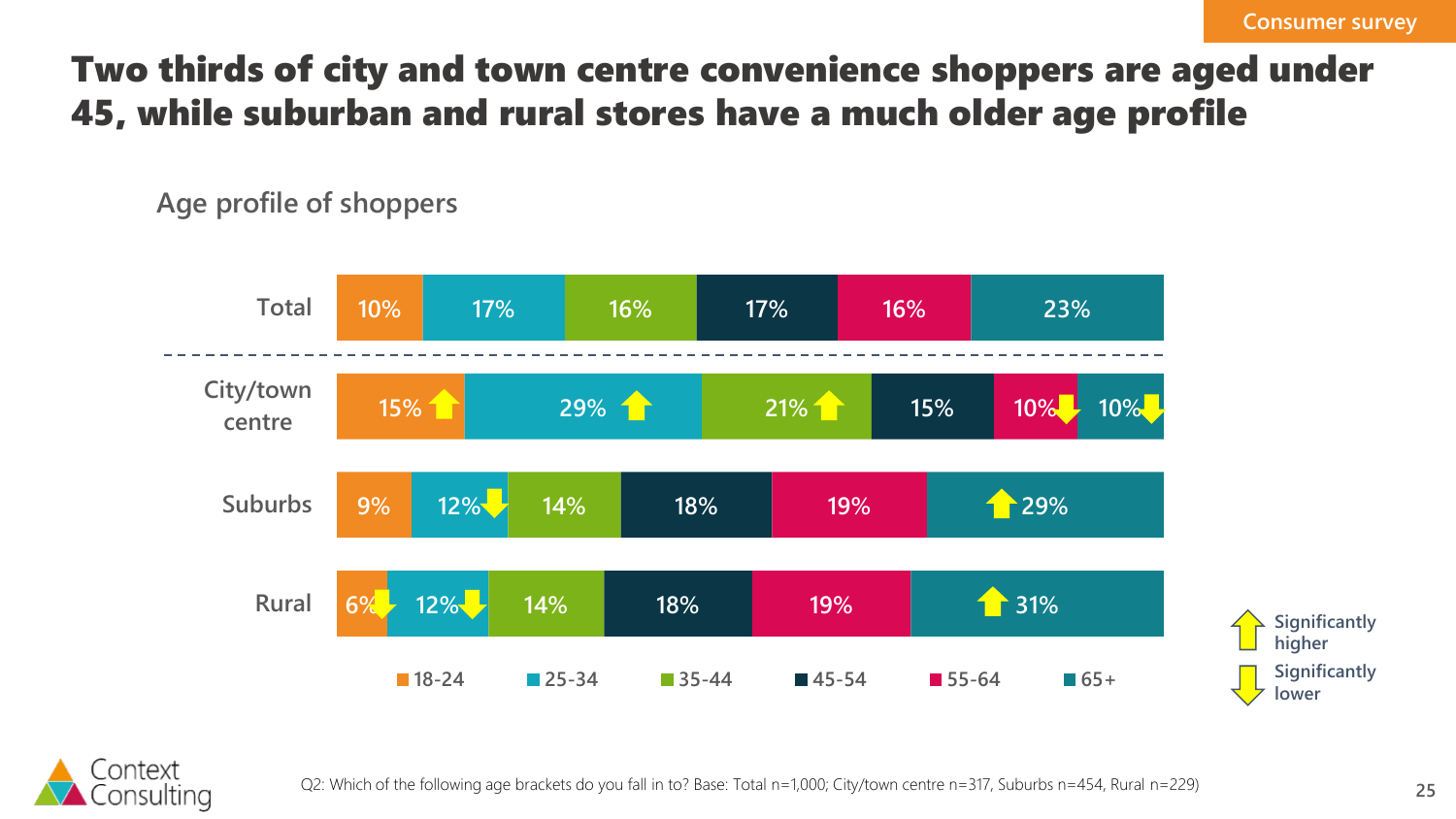### Wider choice of convenience stores in city and town centres while a third in rural areas have only one local store

### **Number of local convenience stores**



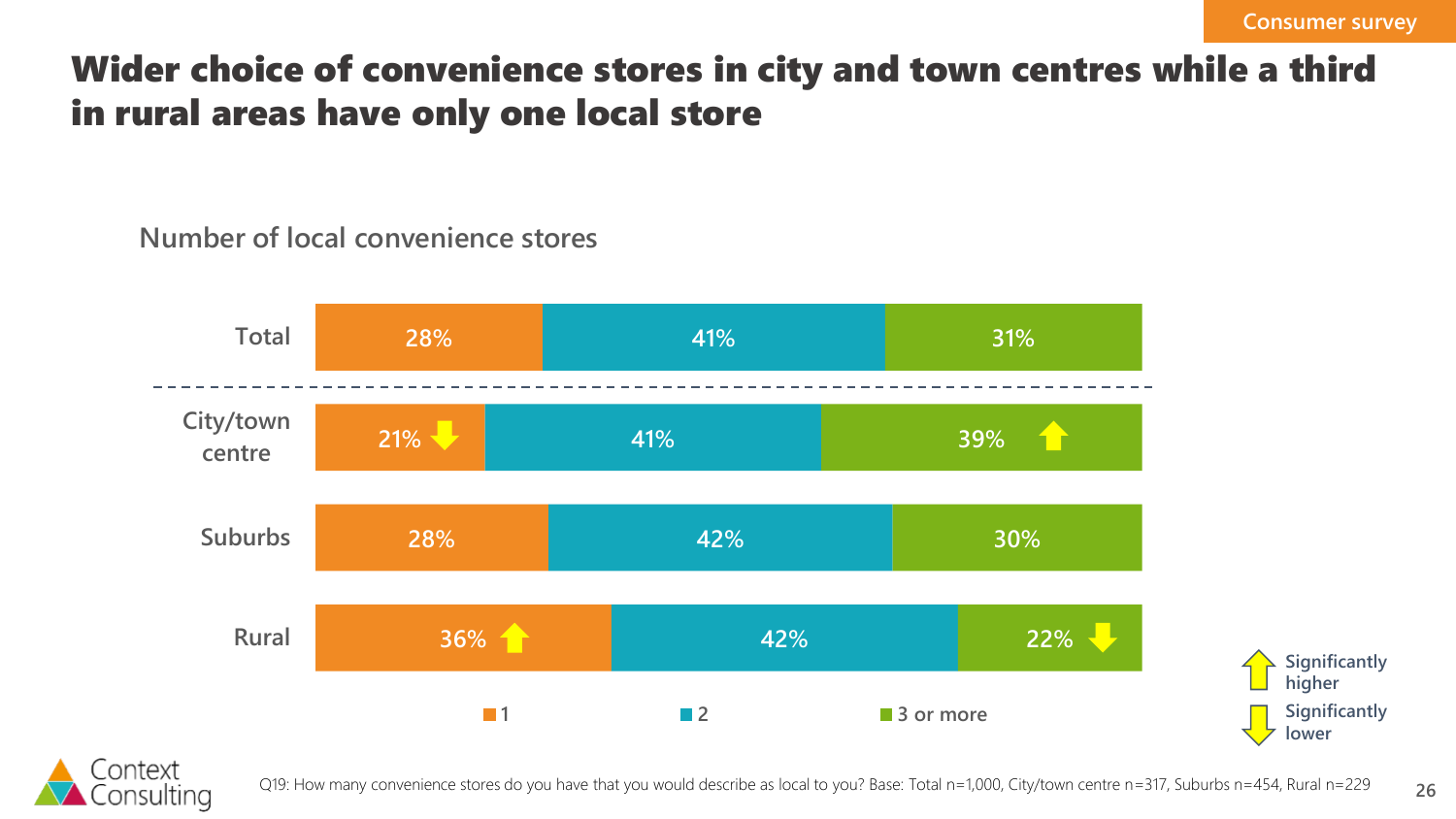### Overall, 44% of convenience shoppers prefer a chain store while only 14% prefer independent stores

**Preference for independent vs chain convenience store**





Q20: When it comes to convenience stores do you prefer to use chains or independent stores? Base: Total n=1,000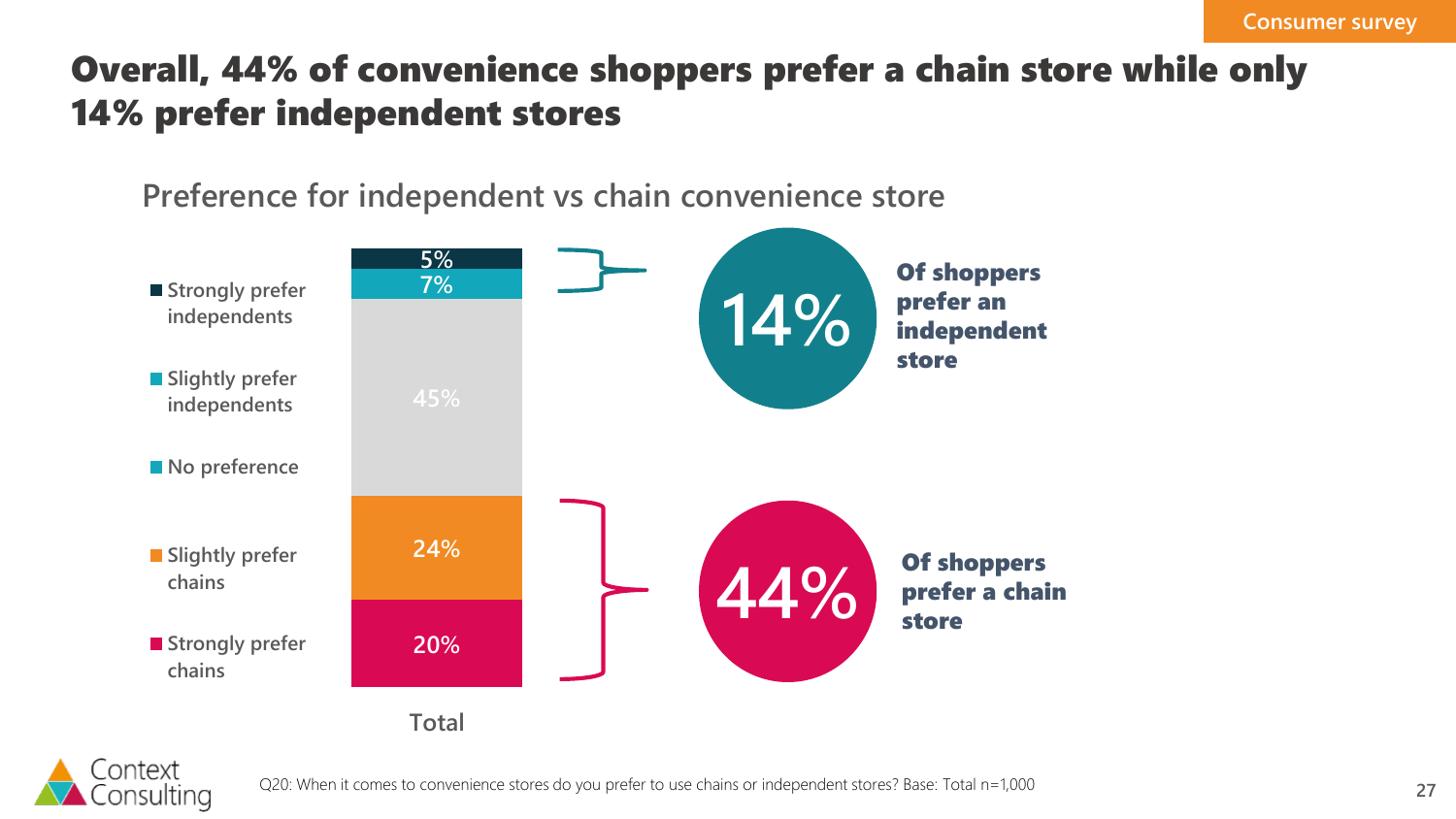### Preference for independents highest in 55+ group, while well over half of 18-34s prefer chains; chain preference strongest in ABs

**Preference for independent vs chain convenience store**





**28**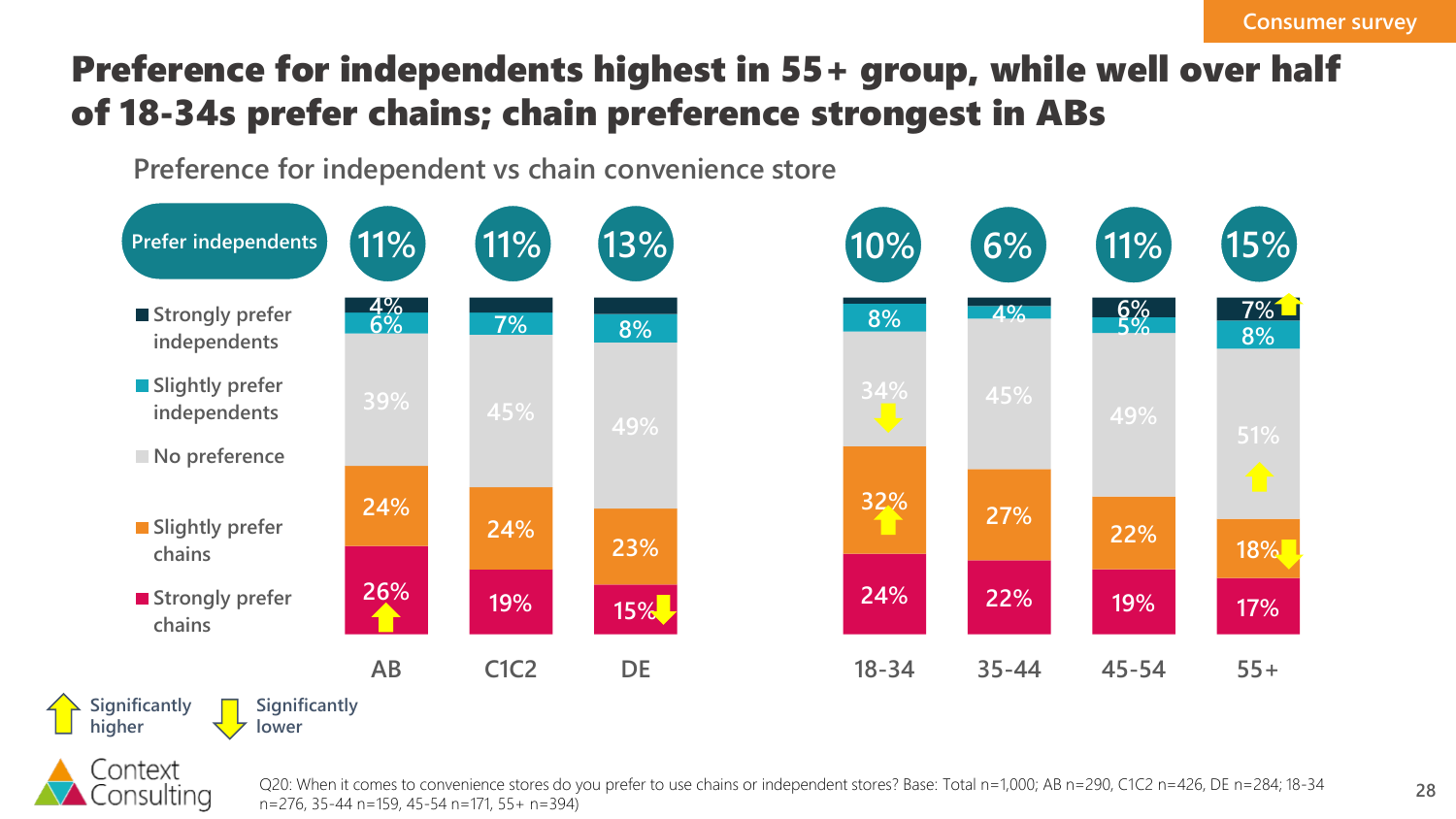## Preference for chains much stronger among city and town centre shoppers

**Preference for independent vs chain convenience store**



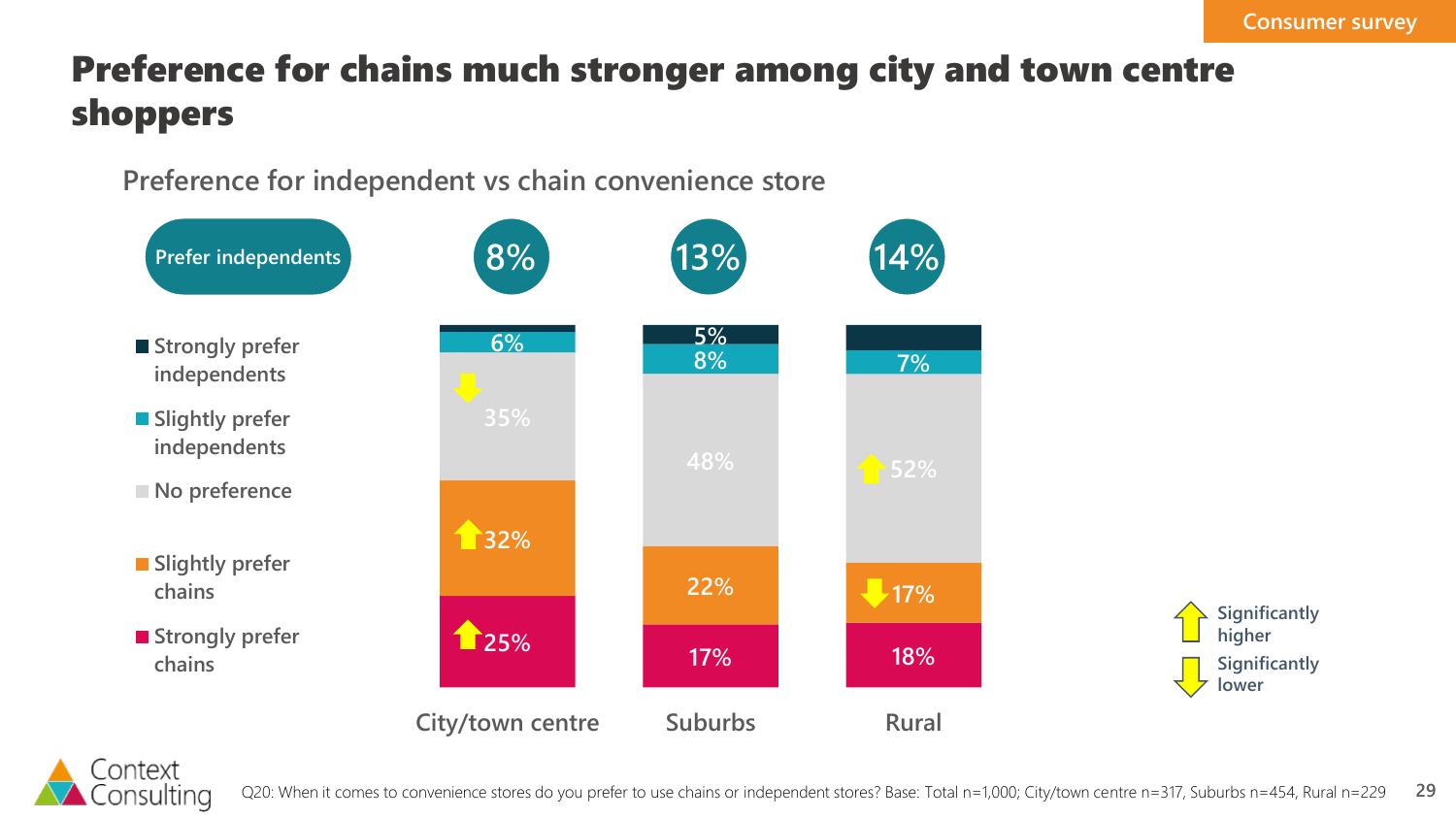### Location and price are key factors in convenience store choice

**Key factors in choosing convenience store**



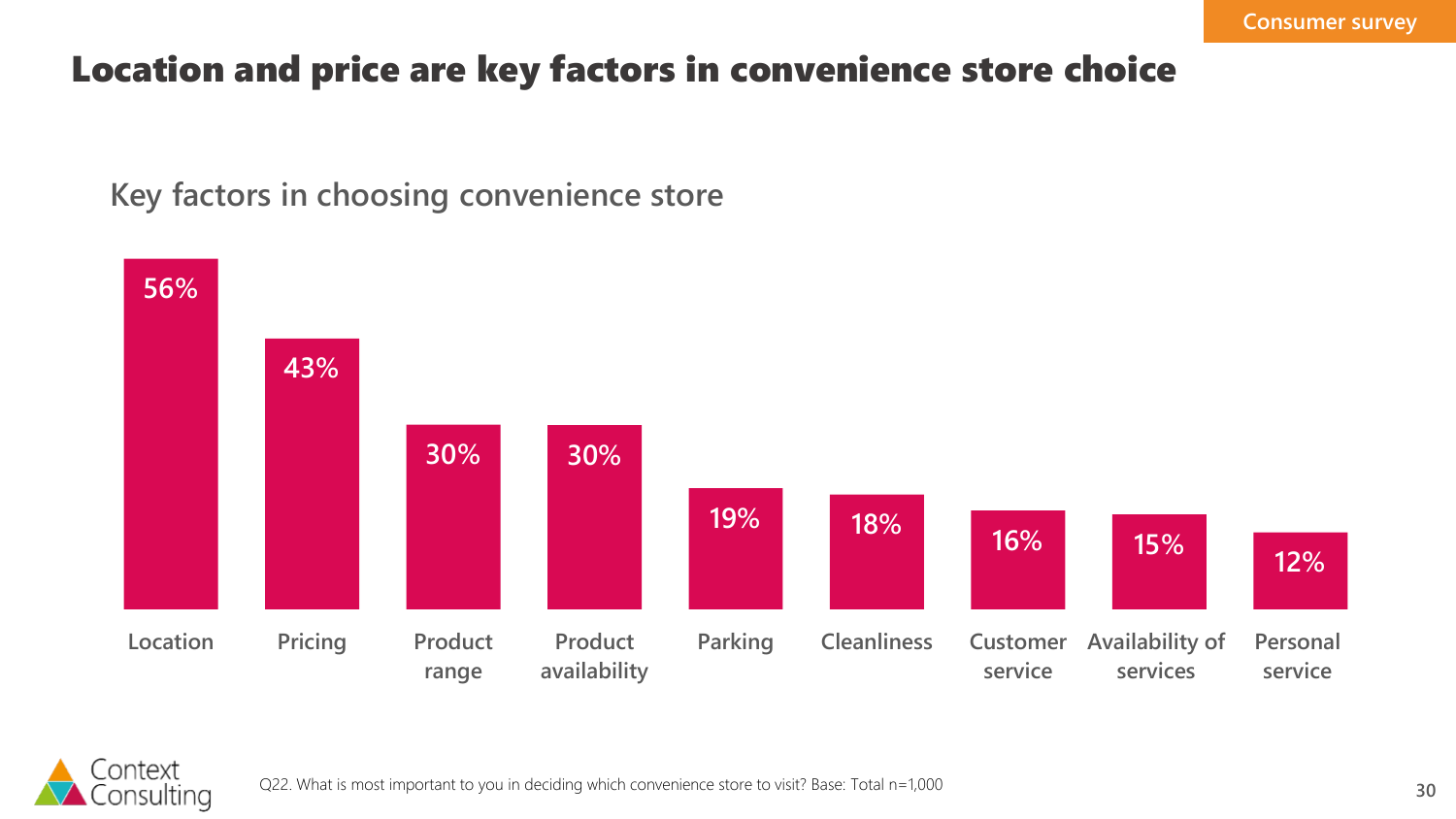## Those who prefer independent convenience stores place more importance on customer service and knowing the staff personally

**Key factors in choosing convenience store**

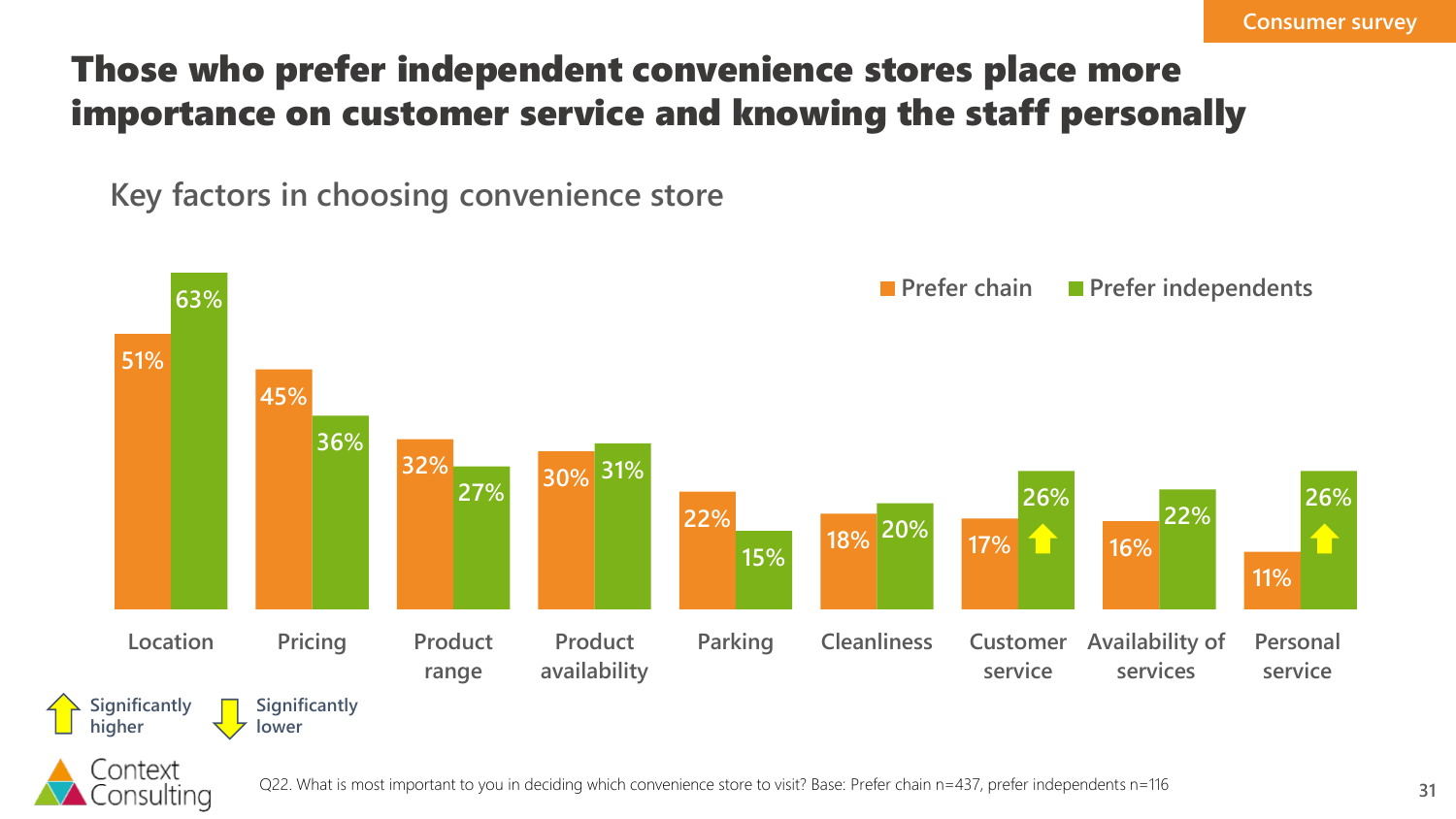### Location much more important to over-55s, while customer service more important to under-35s than other age groups

**Key factors in choosing convenience store**

Consulting

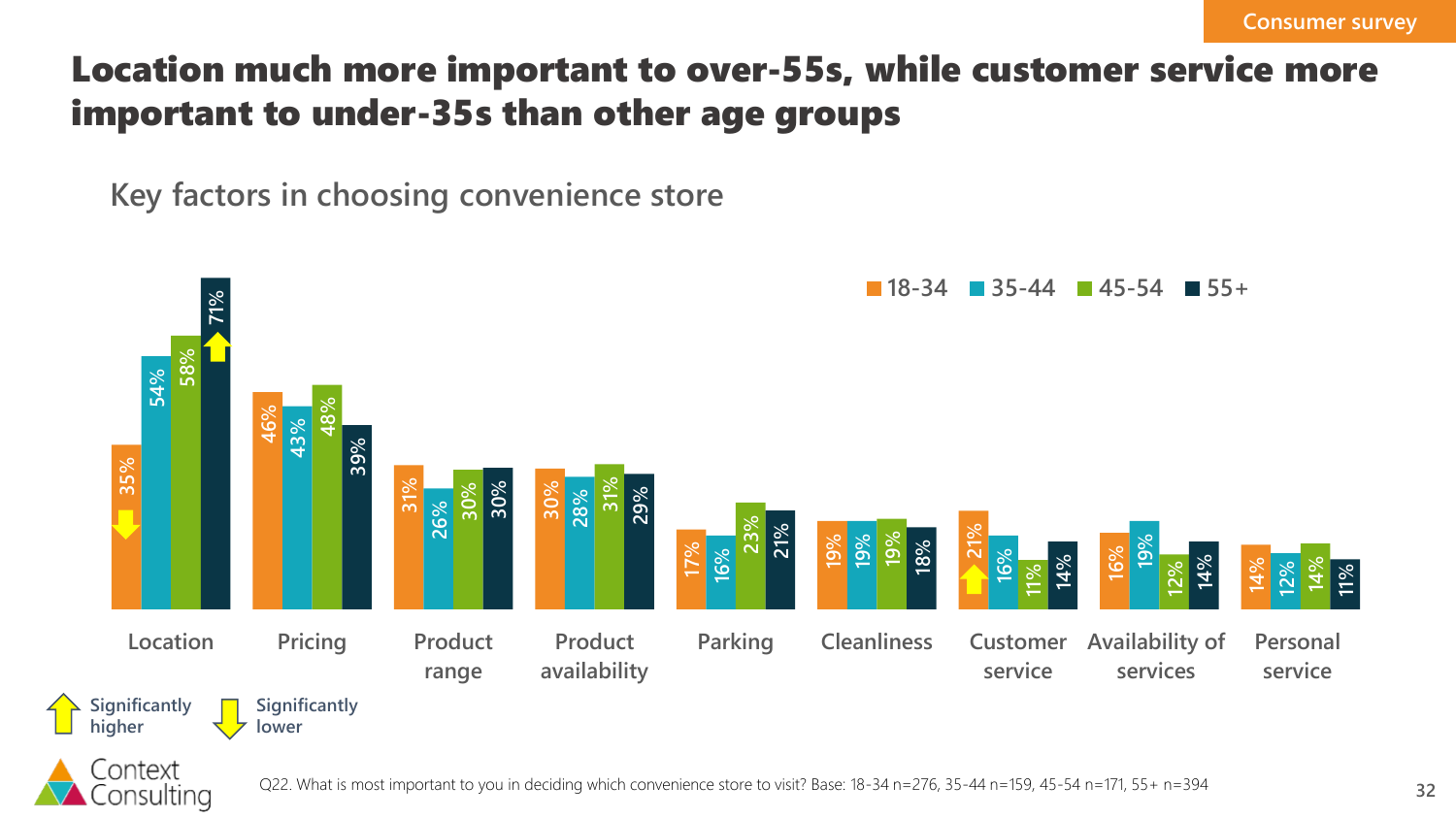### In city centres, where shoppers are more likely to have a choice of stores, location is less important

**Key factors in choosing convenience store**



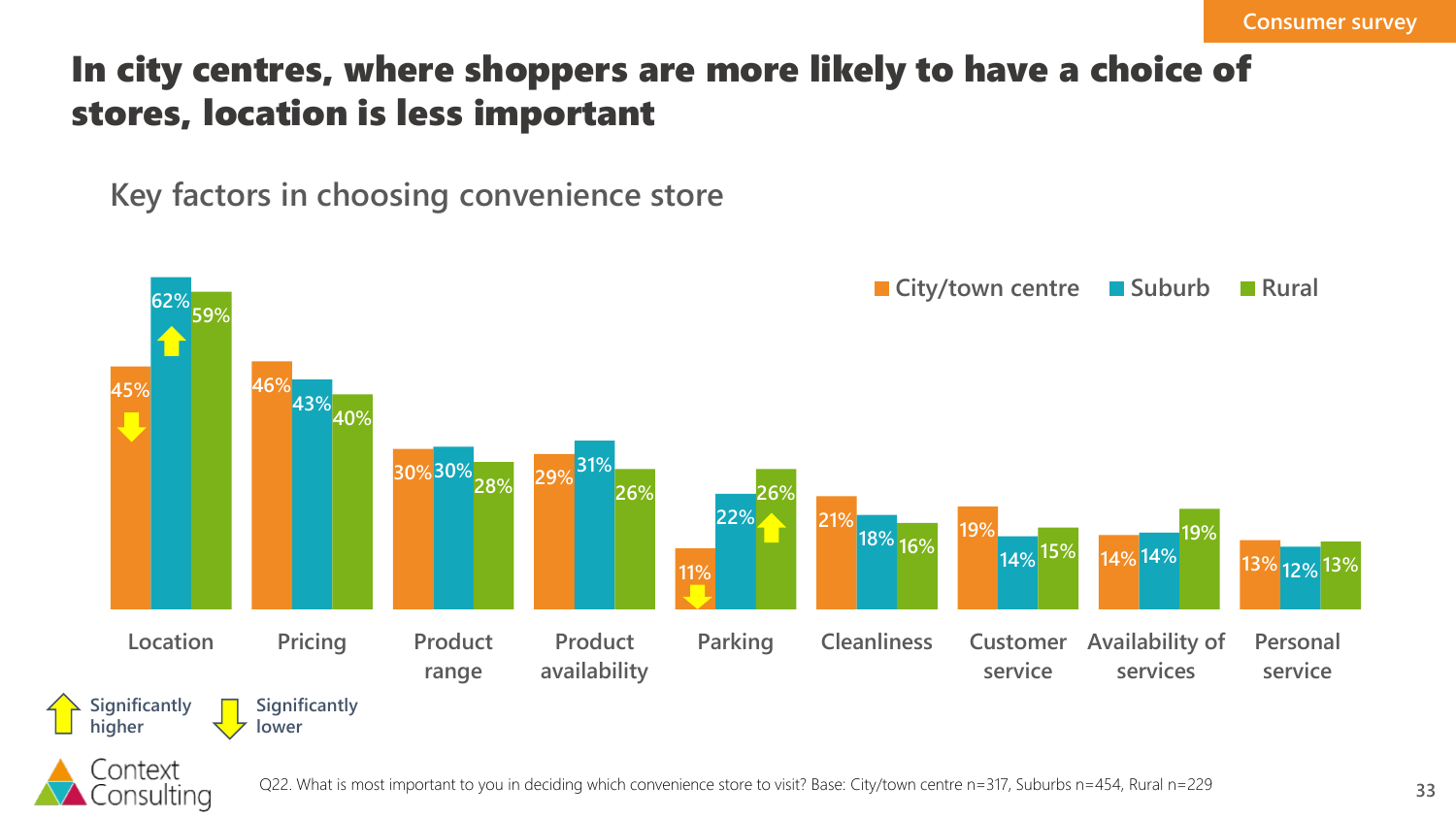## ABs less likely to take price into account, for whom personal service more important; pricing matters more to lower socioeconomic groups

**Key factors in choosing convenience store**

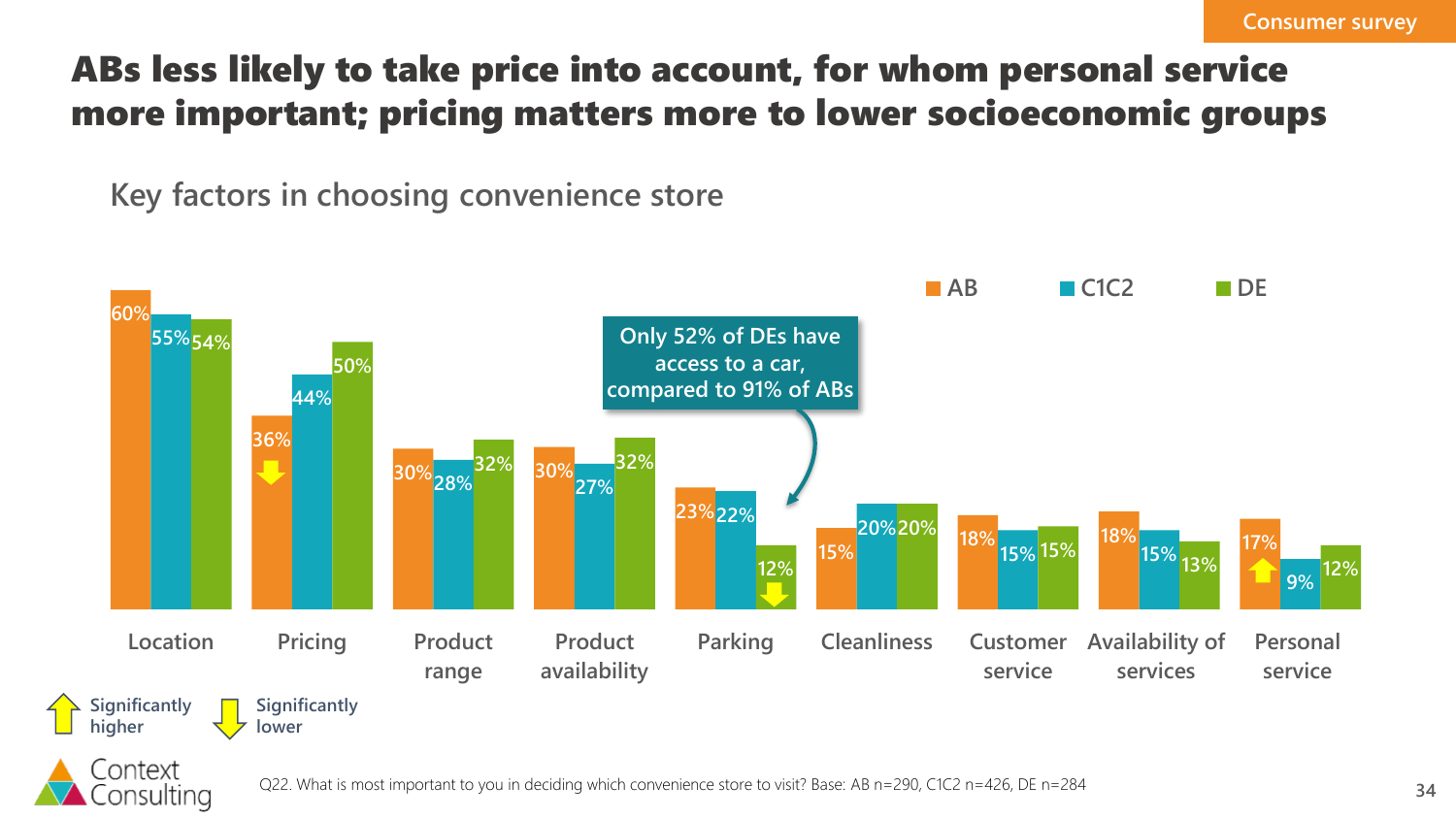### Younger customers and those in city and town centres are more likely to know the staff in their local store

### **How well know staff in local store**





Q27: Do you know the people running and working in your most frequently visited convenience store? Base: Total n=1,000; 18-34 n=276, 35-44 n=159, 45-54 n=171, 55+ n=394; City/town centre n=317, Suburbs n=454, Rural n=229; AB n=290, C1C2 n=426, DE n=284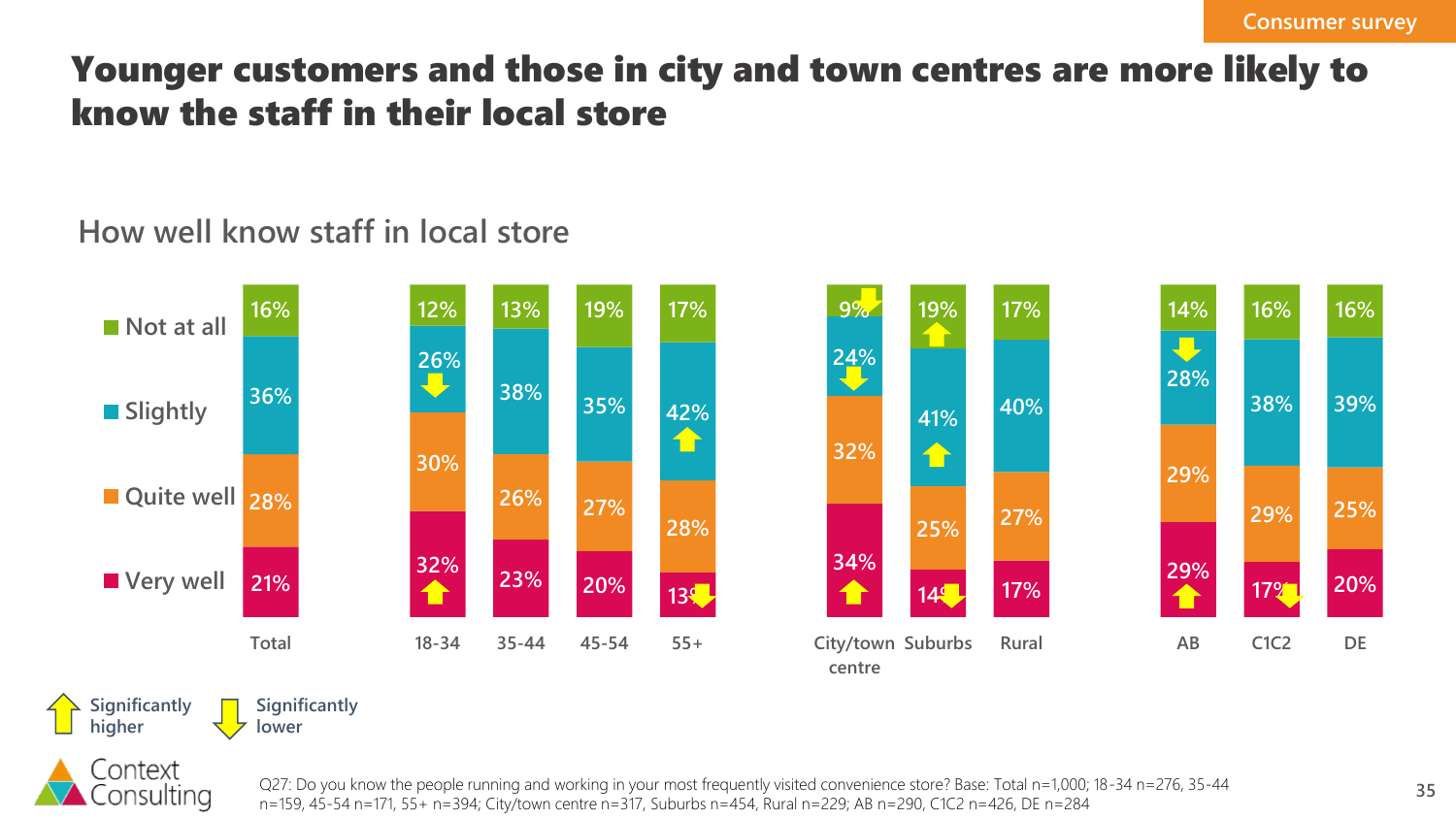### Top up shopping is by far the main trigger for a convenience store visit

**Primary reason for visiting convenience store**



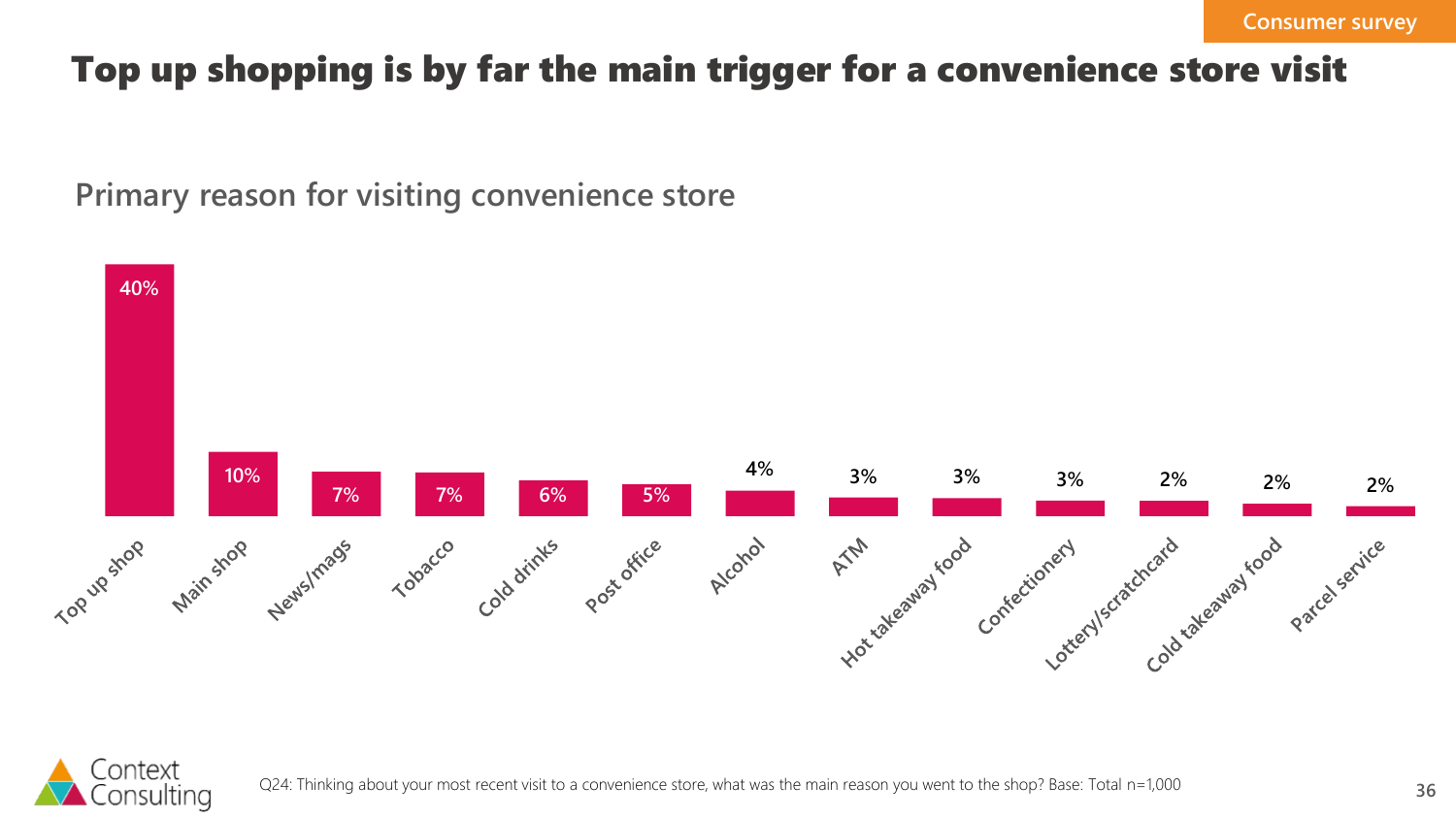### Younger customers more likely than older to visit a convenience store for their main shop

**Primary reason for visiting convenience store**





Q24: Thinking about your most recent visit to a convenience store, what was the main reason you went to the shop? Base: 18-34 n=276, 35-44 n=159, 45-54 n=171, 55+ n=394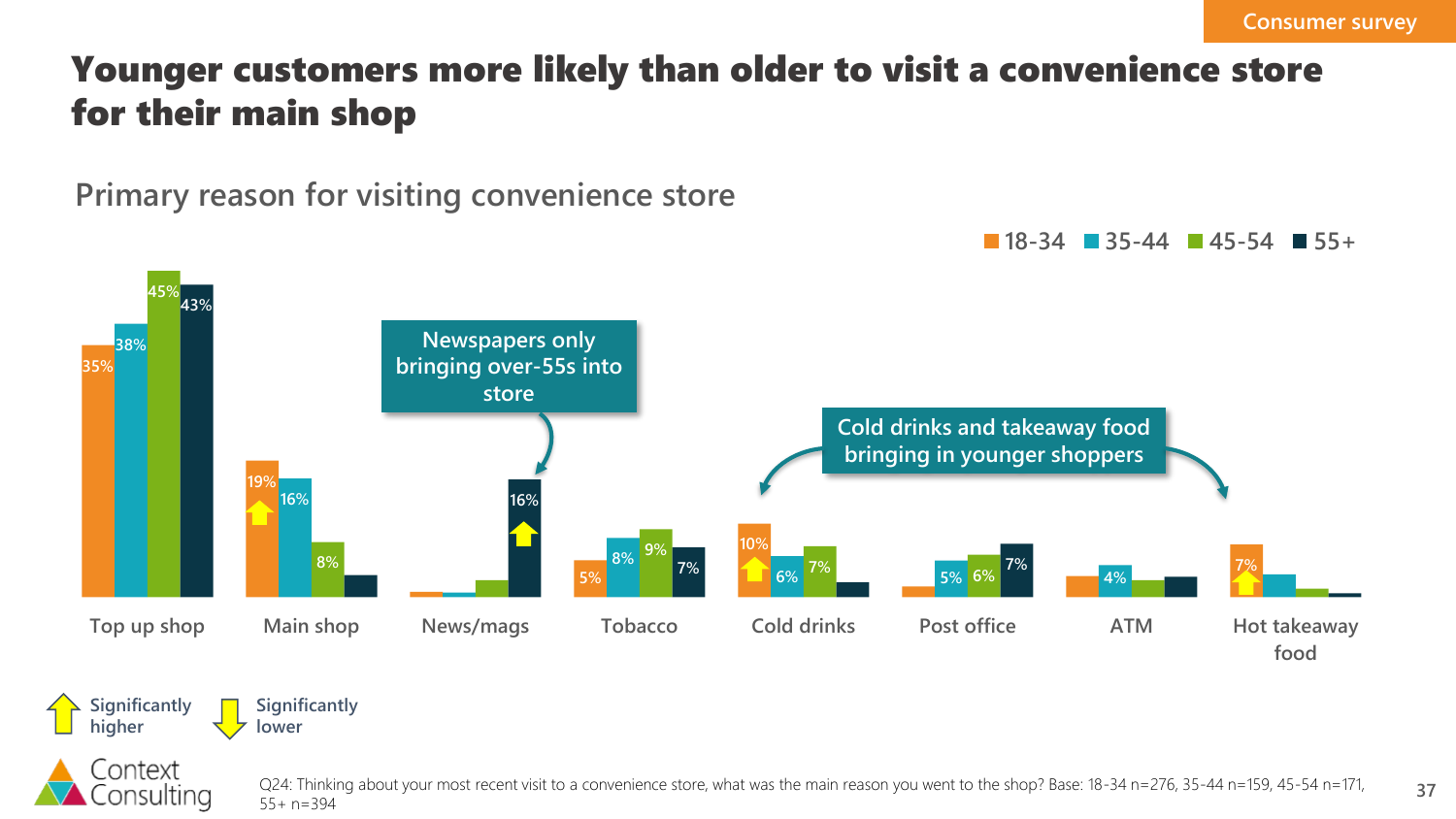### Younger customers do more shopping once in store, and are more likely to purchase cold drinks, hot food and hot drinks as an add-on

**Secondary purchases at convenience store**





Q25. And while you were there, what else did you buy or do? Base: 18-34 n=276, 35-44 n=159, 45-54 n=171, 55+ n=394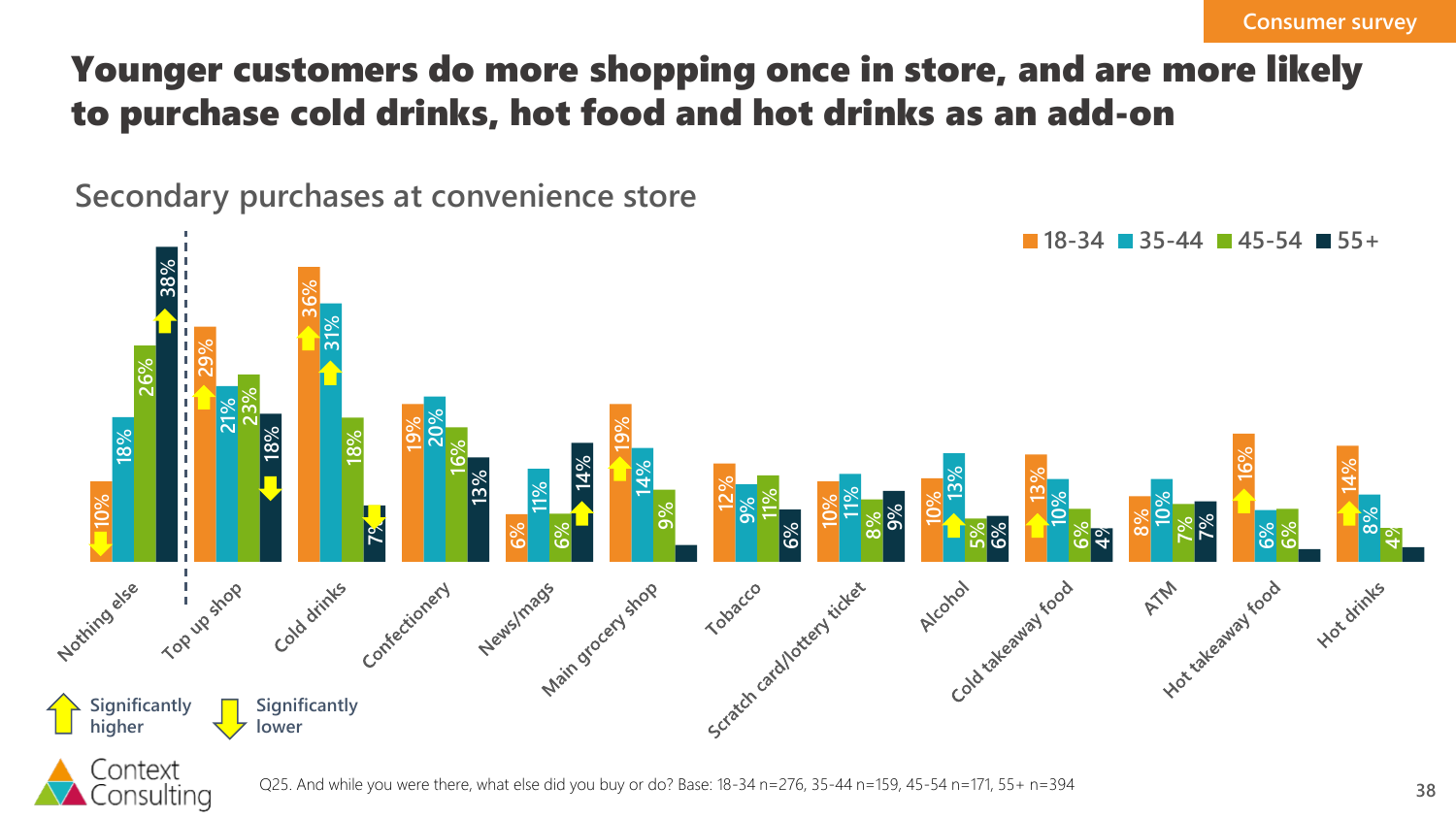### ABs more likely to purchase hot drinks while in store than other SEGs



### **Secondary purchases at convenience store**



Consulting

Q25. And while you were there, what else did you buy or do? Base: AB n=290, C1C2 n=426, DE n=284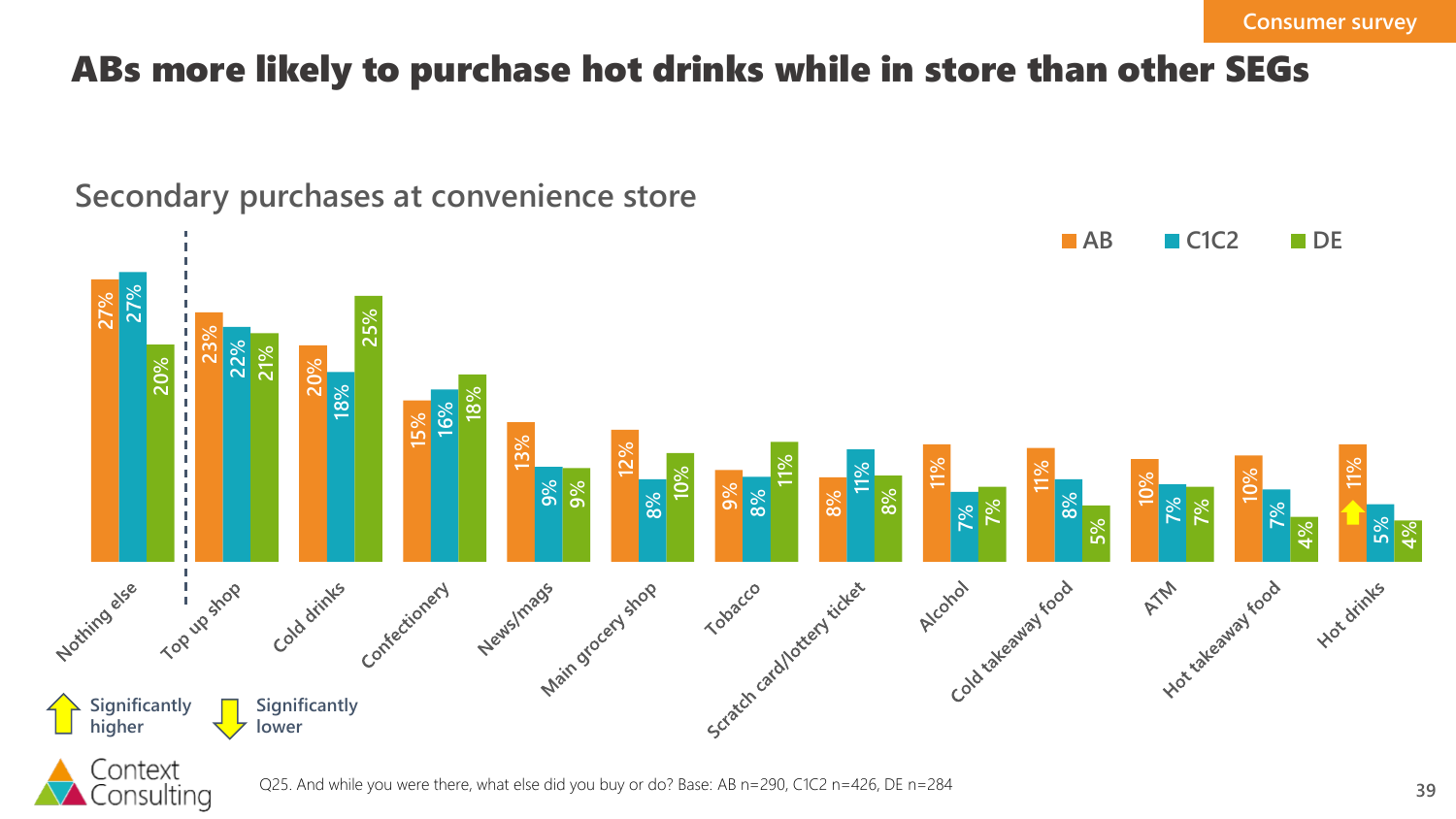### Half of convenience store customers say either their local store has no digital tech or they are unaware of what it has in place

**Awareness of instore tech**



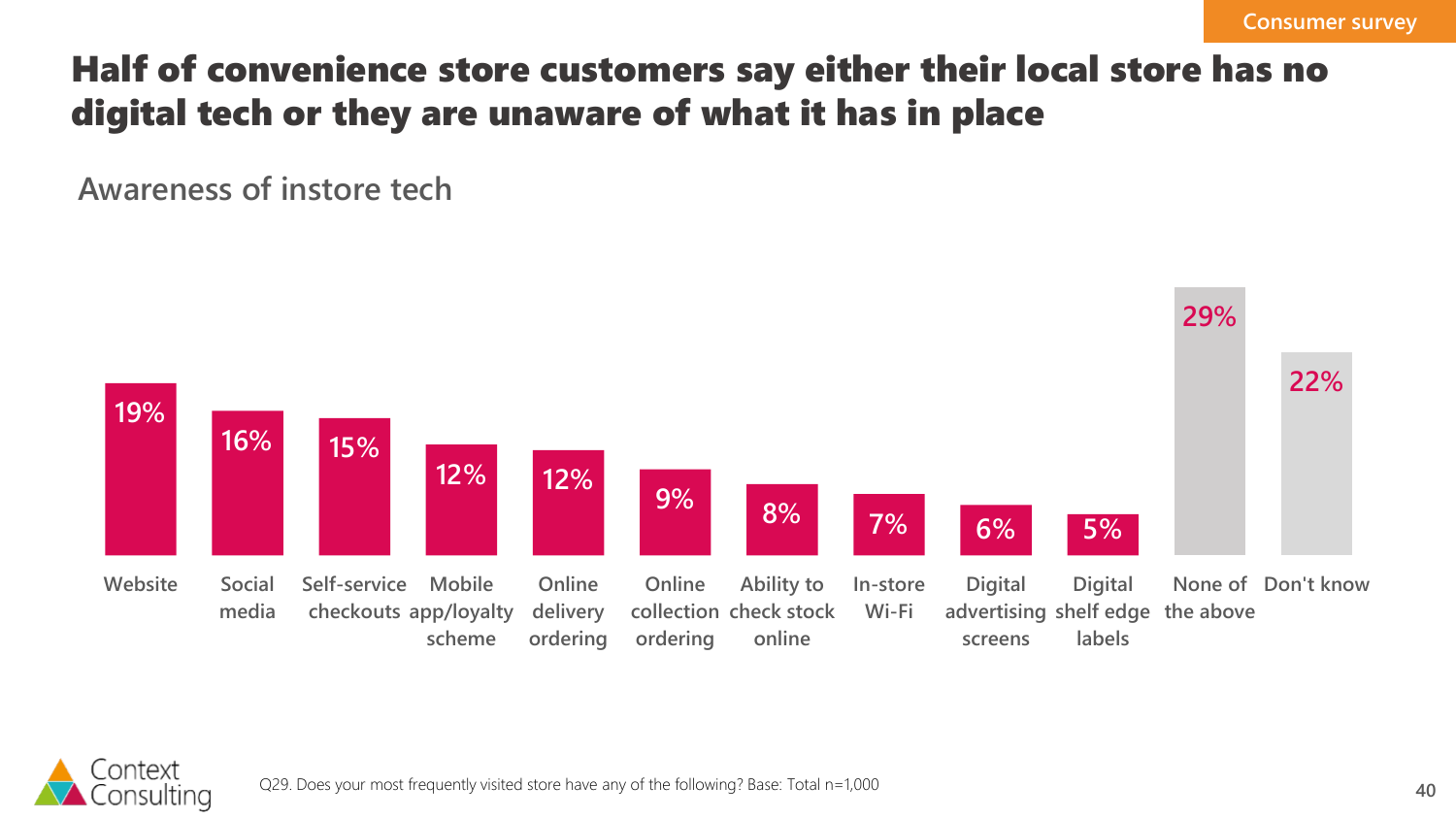## City/town centre shoppers are much more likely to say their store has a social media presence and offers online ordering and stock check





Context Consulting

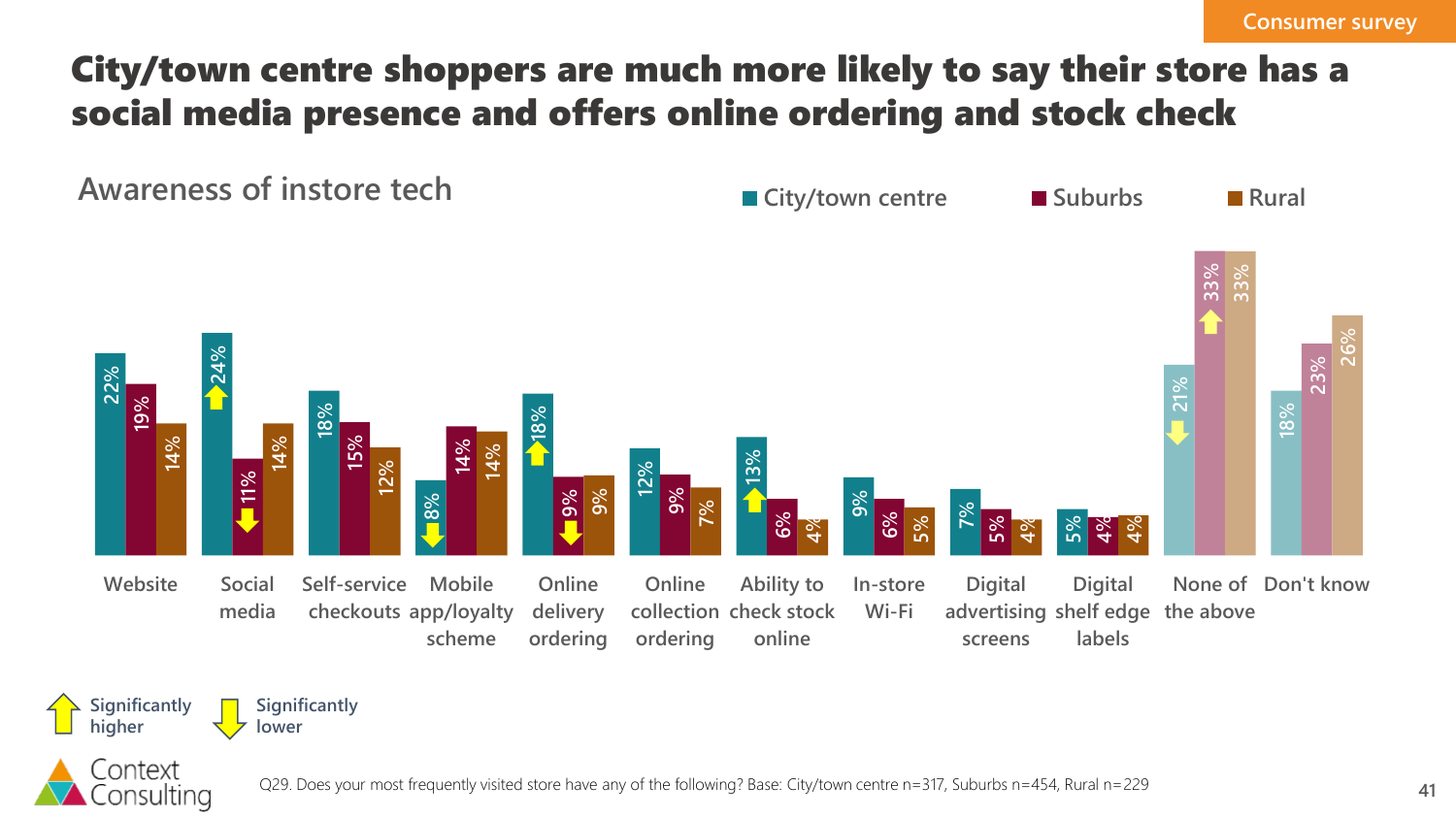### Younger customers are more likely to know their local store has a social media presence and to say it offers tech solutions





**Significantly** 

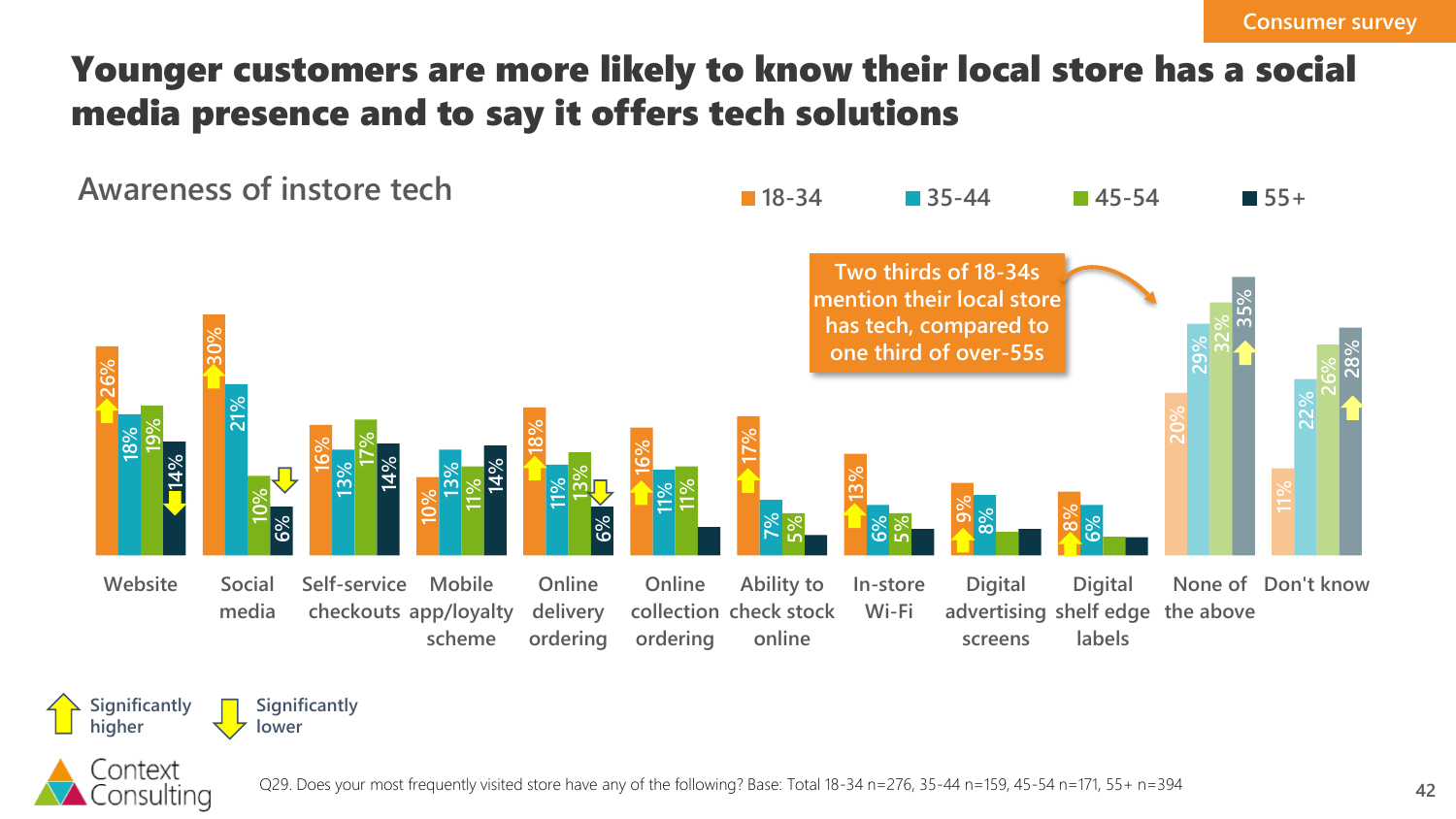### AB customers are more likely to be aware of their local store's social media presence

**Awareness of instore tech AB C1C2 DE** 





Context

**Significantly lower**

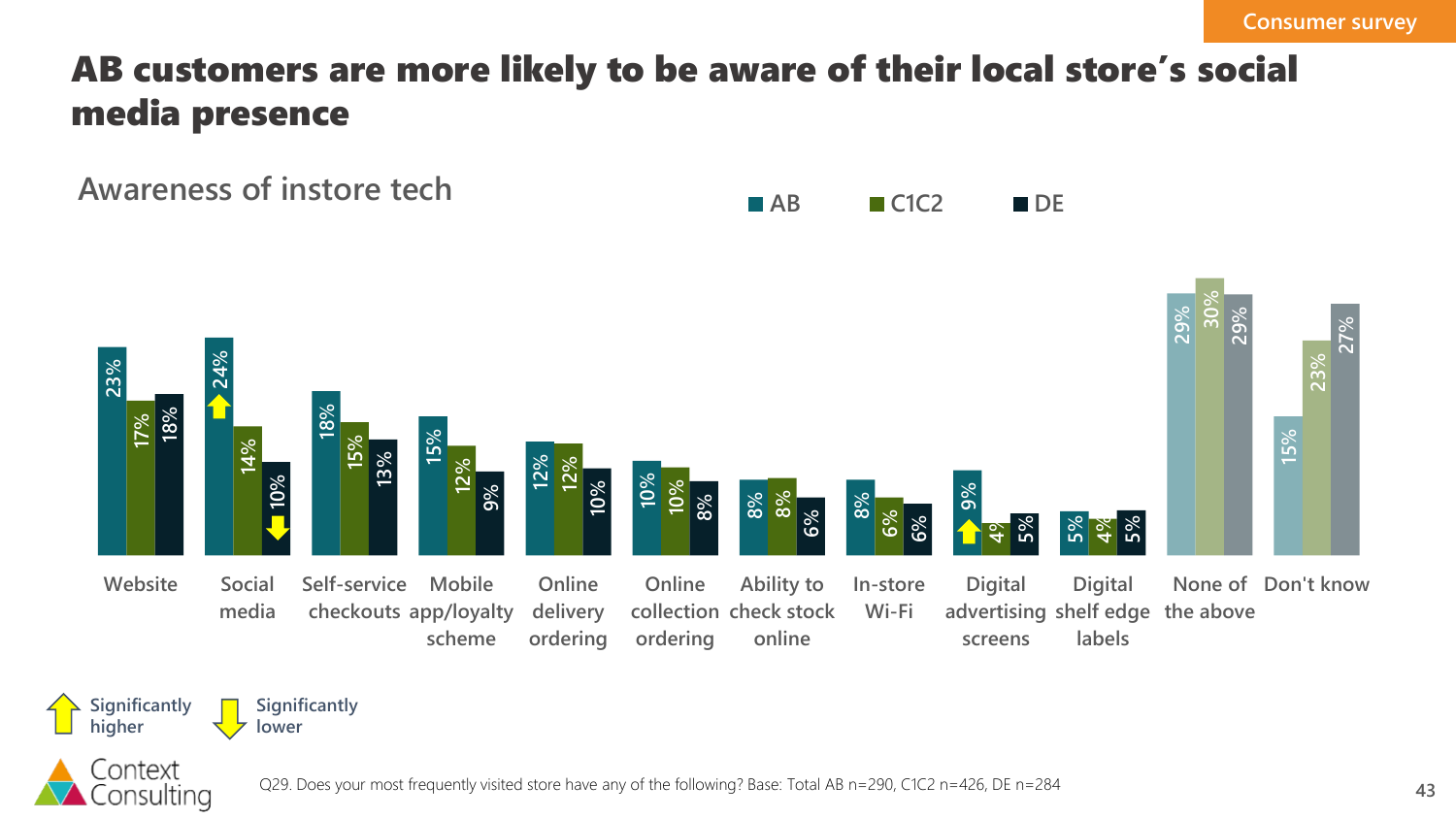### Four in ten want to see lower prices, and nearly 3 in ten would like to see some kind of digital improvements in their local convenience store

### **Improvements most desired**



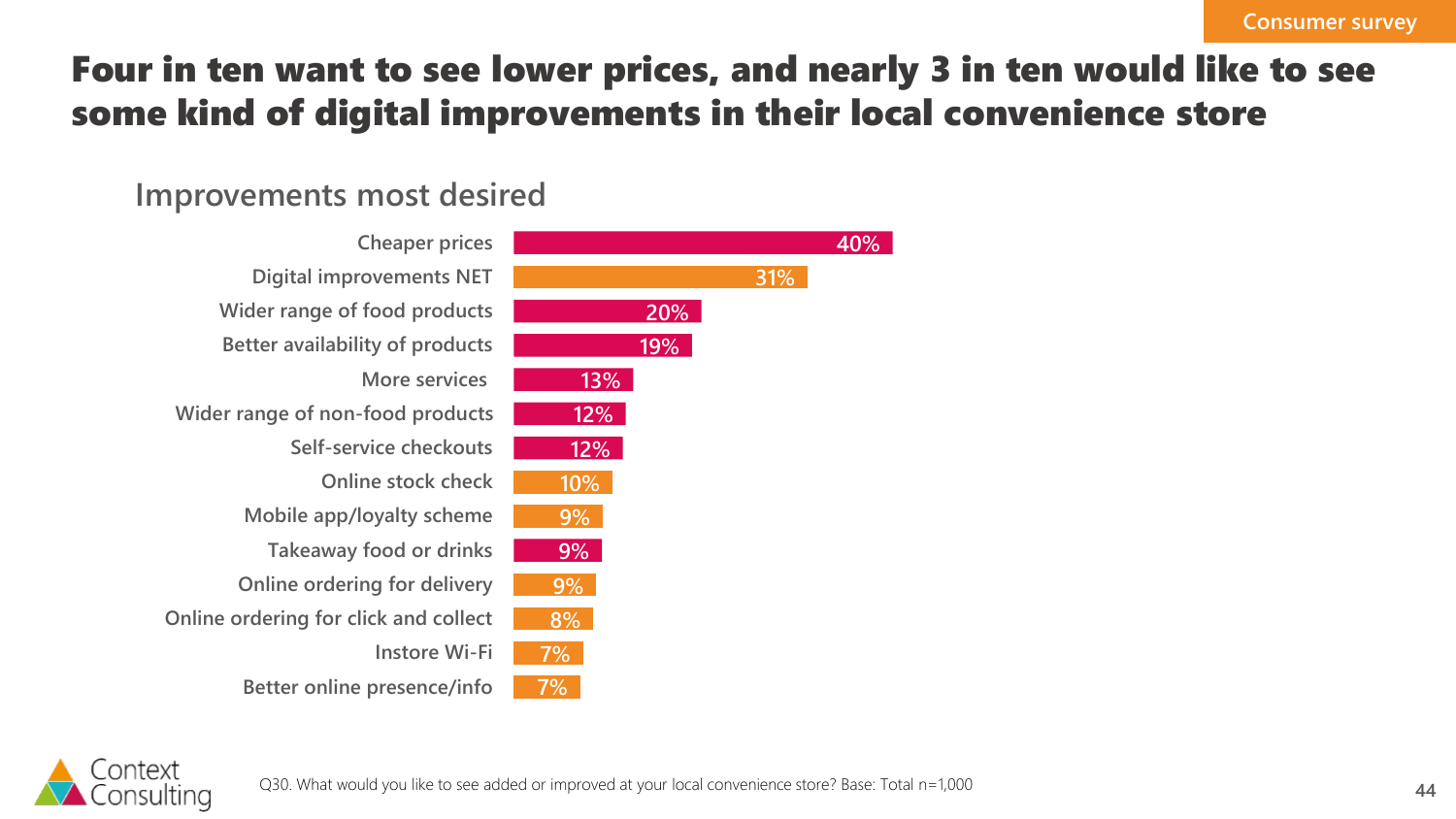## Half of under-34s would like to see digital improvements of some kind in their local convenience store – more than want to see lower prices

#### **Improvements most desired**

|                                 | $18 - 34$                 | $35 - 44$      | $45 - 54$      | $55+$                         |
|---------------------------------|---------------------------|----------------|----------------|-------------------------------|
| Cheaper prices                  | 31%                       | 36%            | 51%            | 43%                           |
| <b>Digital improvements NET</b> | 50%                       | 41%            | 31%            | $14\%$                        |
| Range                           | 21%                       | 19%            | 21%            | 19%                           |
| Availability                    | 22%                       | 21%            | 18%            | 16%                           |
| More services                   | 16%                       | 14%            | 14%            | 9%                            |
| Non-food range                  | 13%                       | 9%             | 16%            | 10 <sup>9</sup>               |
| Self-service checkouts          | $16\%$ 1                  | 14%            | 15%            | 6 步                           |
| Online stock check              | 13%                       | 15%            | 12%            | 6+                            |
| Mobile app/loyalty scheme       | $15\%$ $\hat{1}$          | 11%            | 11%            | $\bigoplus$                   |
| Takeaway food or drinks         | 13%                       | 8 <sup>9</sup> | 11%            | 6+                            |
| Online order for delivery       | $14\%$ <del>1</del>       | 14%            | 10%            | ▌⇩                            |
| Online click and collect        | 13%<br>$\left\{ \right\}$ | 11%            | 11%            | ▋ <del></del>                 |
| <b>Instore Wi-Fi</b>            | 14%<br>$\bigoplus$        | 9%             | 7 <sup>o</sup> | ▌᠊ᢒ                           |
| Better online presence/info     | 12%<br>$\bigcap$          | 8 <sup>9</sup> | 9%             | Significantly<br>▋⇩<br>higher |
|                                 |                           |                |                | Significantly                 |



**lower**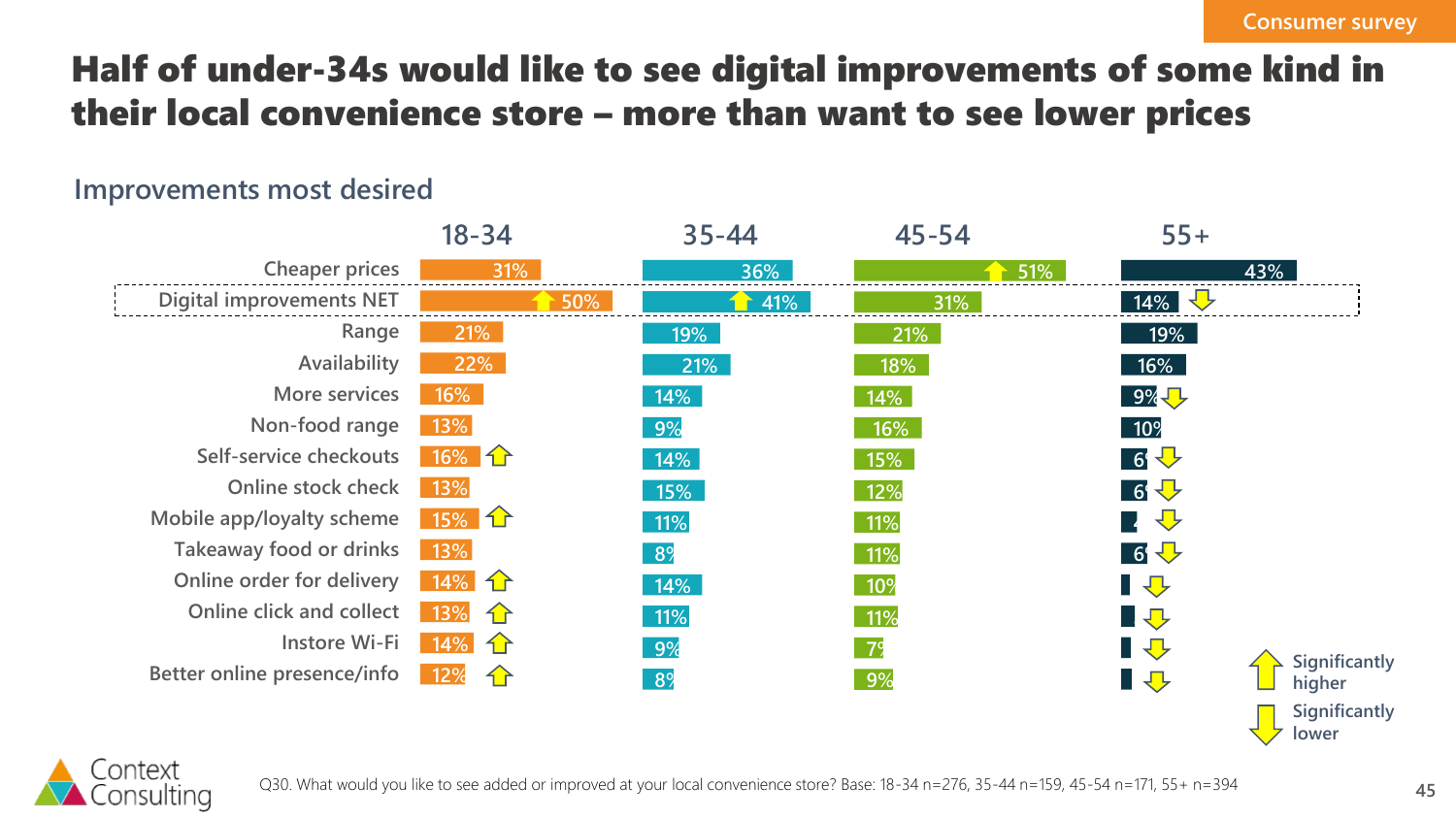## Lower prices are much more important to DE customers, but they also show interest in digital improvements at a similar level to AB and C1C2

#### **Improvements most desired**





Q30. What would you like to see added or improved at your local convenience store? Base: AB n=290, C1C2 n=426, DE n=284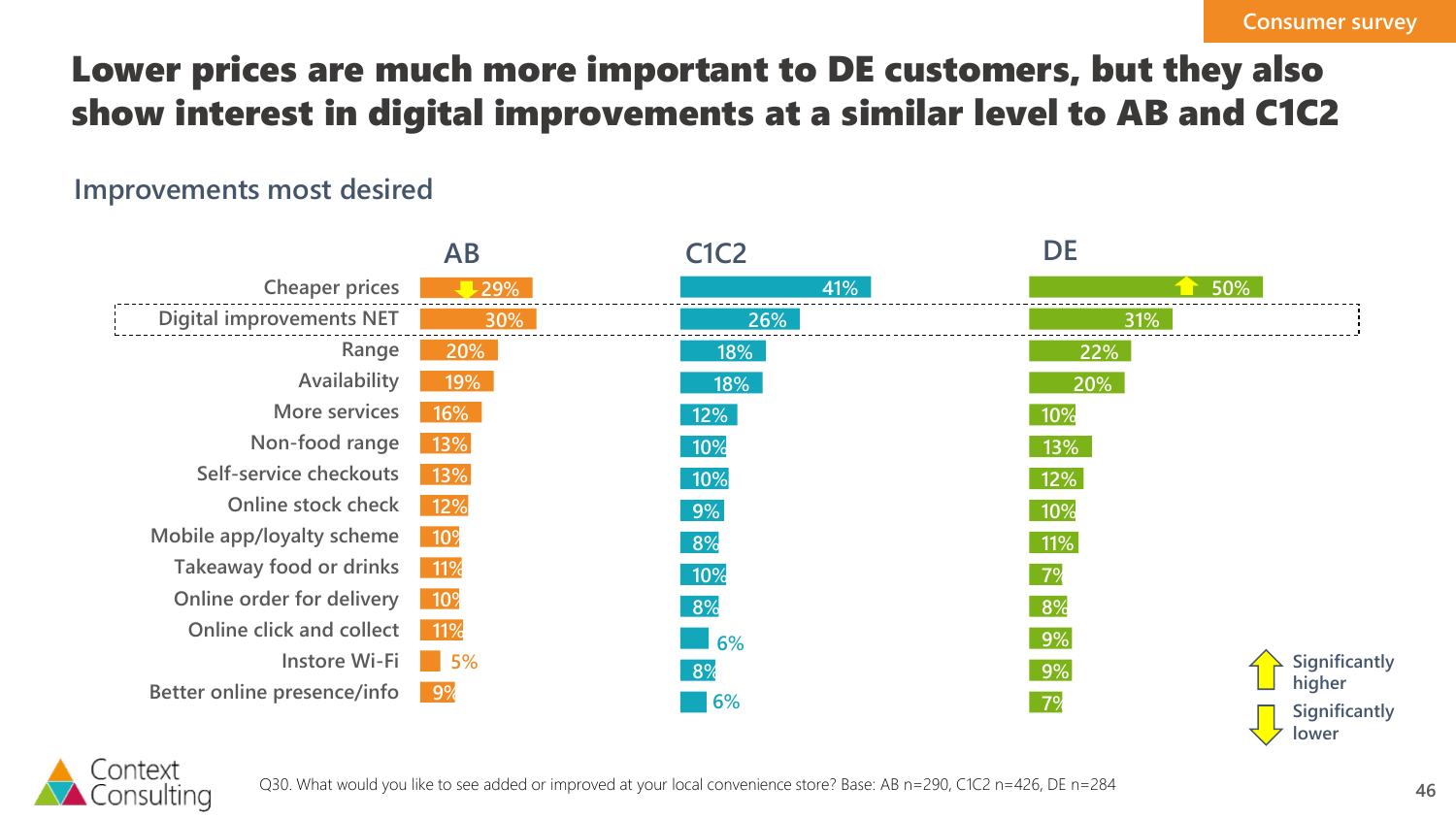### Half of those in the youngest age group and those who live in city/town centres would like to see some kind of digital improvement at their store

**Interest in digital improvements at local store**







Q30. What would you like to see added or improved at your local convenience store? Net saying any digital improvement Base: Total n=1,000; 18-34 n=276, 35-44 n=159, 45-54 n=171, 55+ n=394; City/town centre n=317, Suburbs n=454, Rural n=229; AB n=290, C1C2 n=426, DE n=284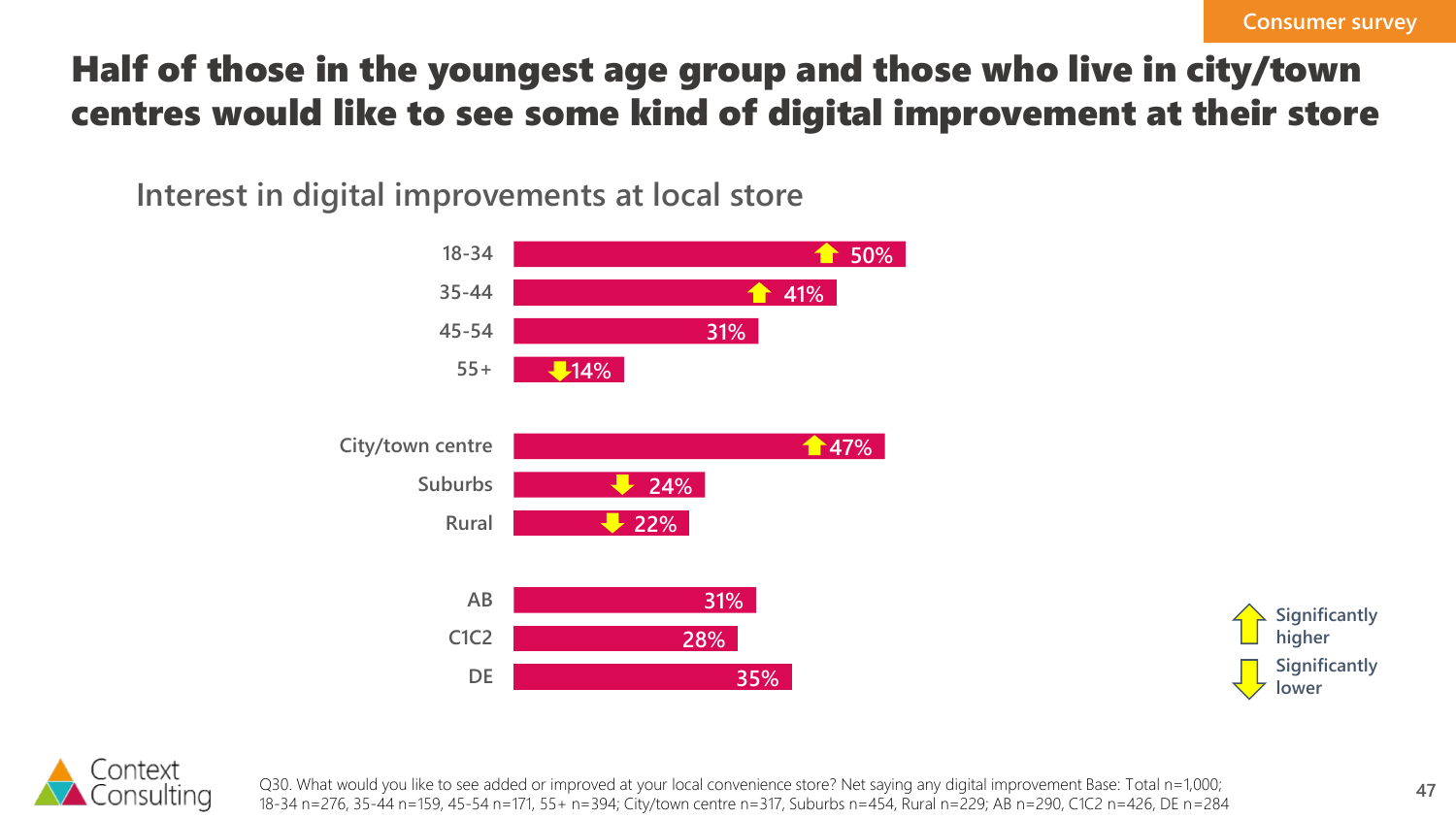## One in 6 shoppers say they have shopped from a convenience store using an app or online – rising to one in 3 under-35s

**Ever shop from convenience store using app/click & collect**





Q33: Do you ever do shopping from your local convenience store using a mobile app/online e.g. click and collect? % saying Yes Base: Total n=1,000; 18-34 n=276, 35-44 n=159, 45-54 n=171, 55+ n=394; City/town centre n=317, Suburbs n=454, Rural n=229; AB n=290, C1C2 n=426, DE n=284; Scotland n=86, Northern Ireland n=31,Wales n=48, North East n=36, North West n=123, Yorkshire and the Humber n=85, West Midlands n=93, East Midlands n=61, South West n=85, South East n=138, East of England n=86, Greater London n=128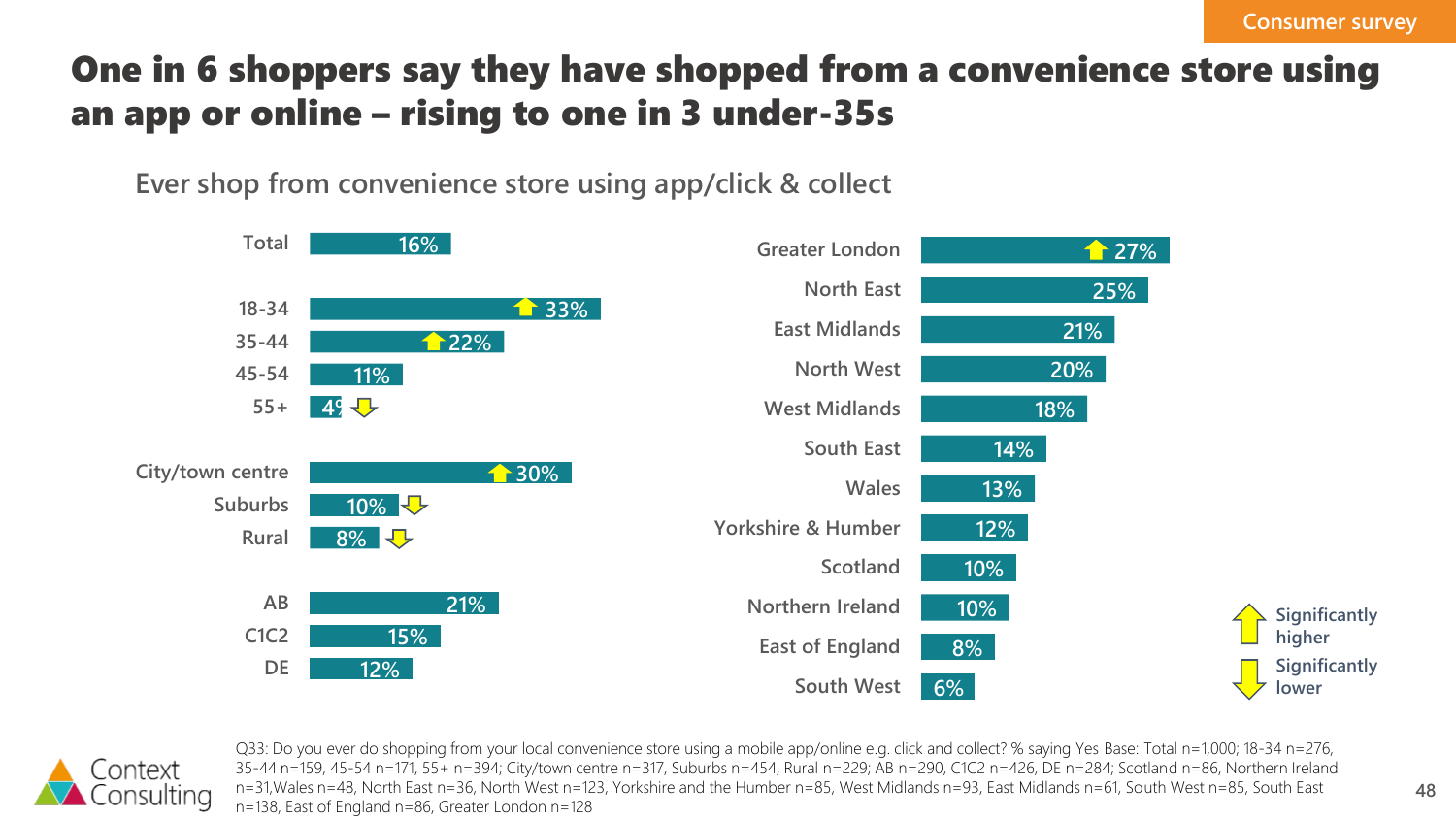## One in 5 say they have shopped from a convenience store using a fast food delivery app, rising to 2 in 5 in the under-35 age group

**Ever shop from convenience store via fast food delivery apps**





Q34: Do you ever shop for convenience items via fast food delivery apps? % saying Yes Base: Total n=1,000; 18-34 n=276, 35-44 n=159, 45-54 n=171, 55+ n=394; City/town centre n=317, Suburbs n=454, Rural n=229; AB n=290, C1C2 n=426, DE n=284; Scotland n=86, Northern Ireland n=31,Wales n=48, North East n=36, North West n=123, Yorkshire and the Humber n=85, West Midlands n=93, East Midlands n=61, South West n=85, South East n=138, East of England n=86, Greater London n=128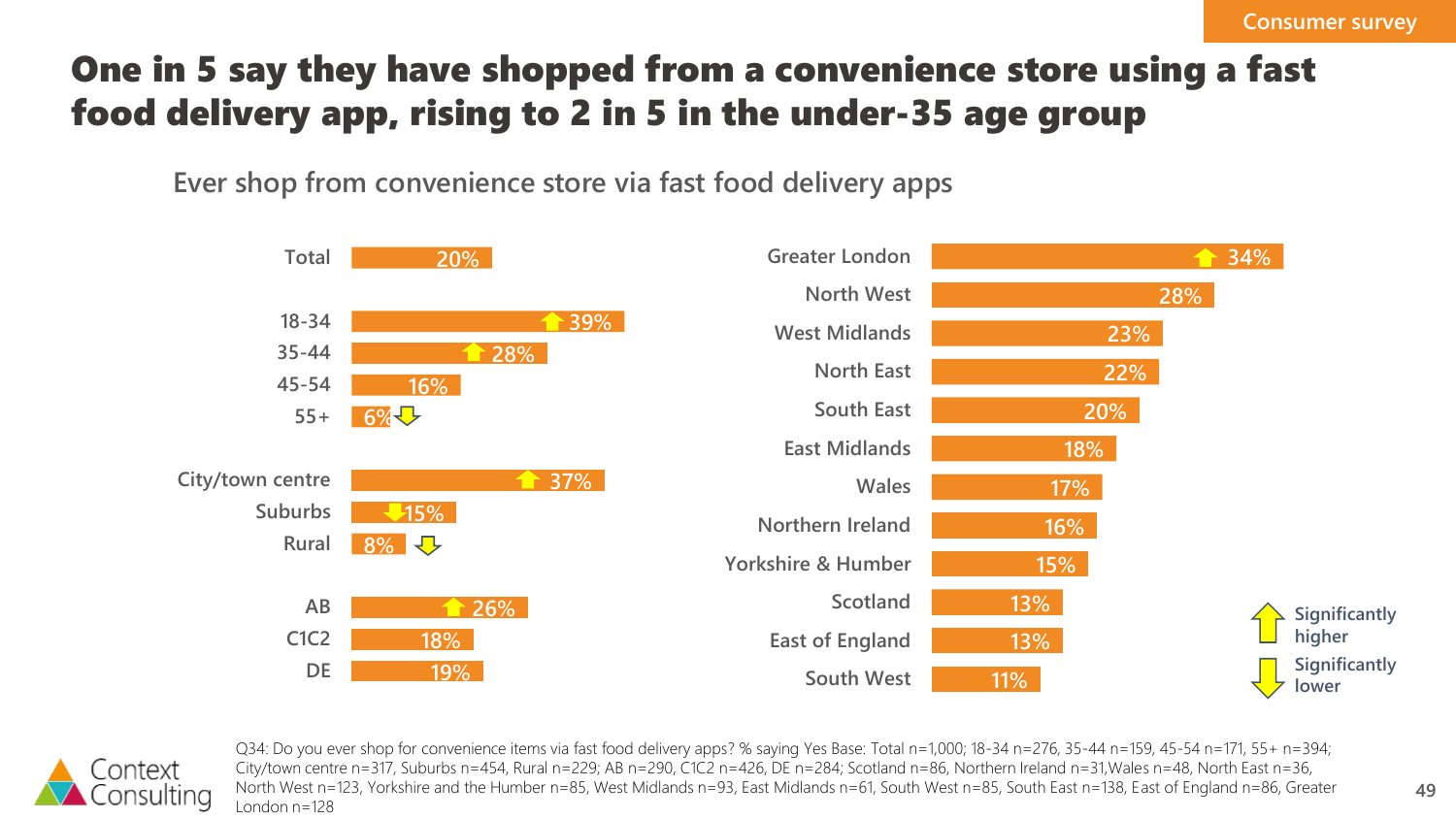### Nearly a quarter say they would use a delivery service from their local convenience store; most interest in cities and towns and from under-35s

**Interest in delivery service from convenience store**





Q35: If your local convenience store offered a delivery service, would you use it? % saying Yes Base: Total n=1,000; 18-34 n=276, 35-44 n=159, 45-54 n=171, 55+ n=394; City/town centre n=317, Suburbs n=454, Rural n=229; AB n=290, C1C2 n=426, DE n=284; Scotland n=86, Northern Ireland n=31,Wales n=48, North East n=36, North West n=123, Yorkshire and the Humber n=85, West Midlands n=93, East Midlands n=61, South West n=85, South East n=138, East of England n=86, Greater London n=128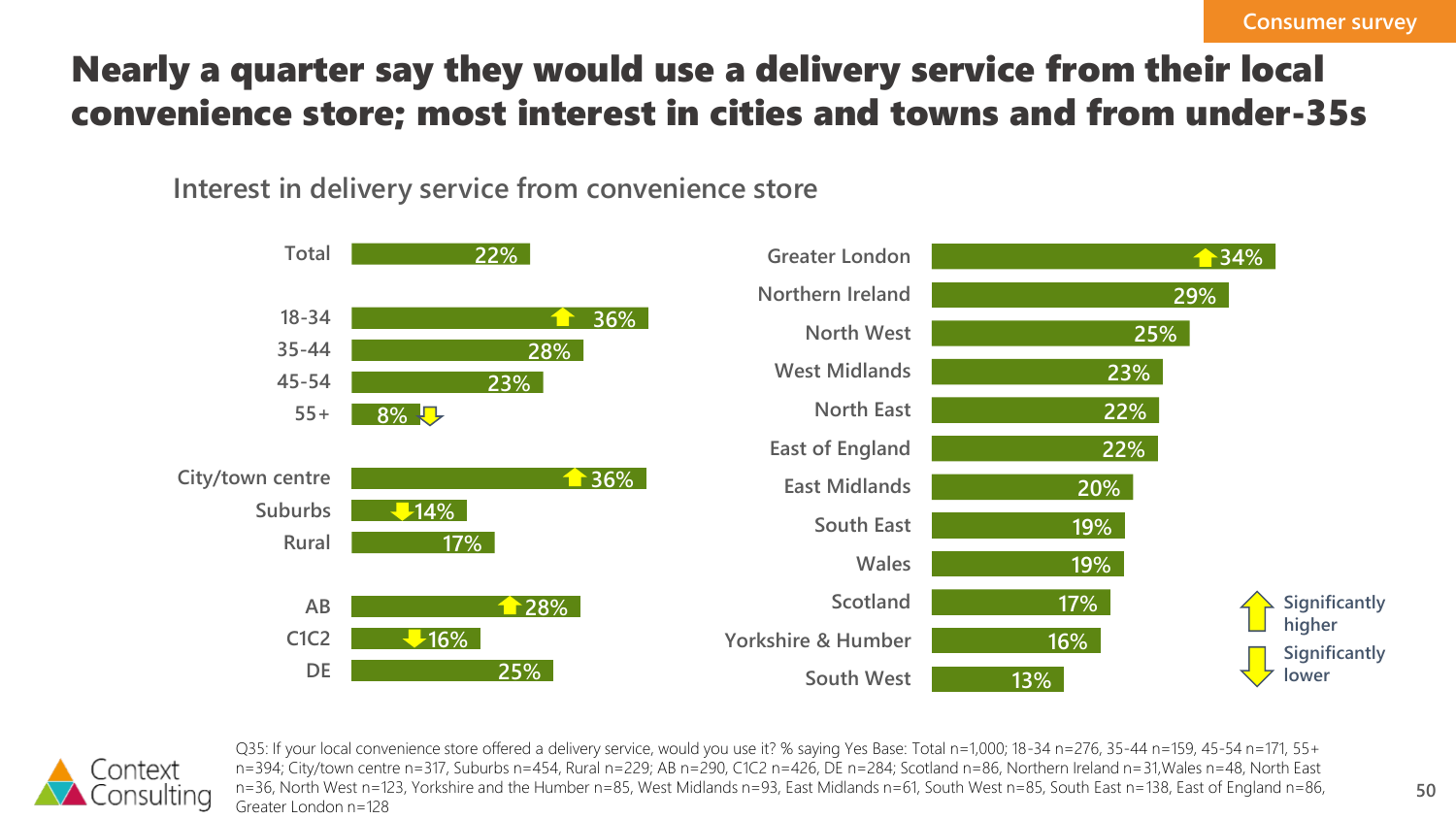

**Summary of findings**